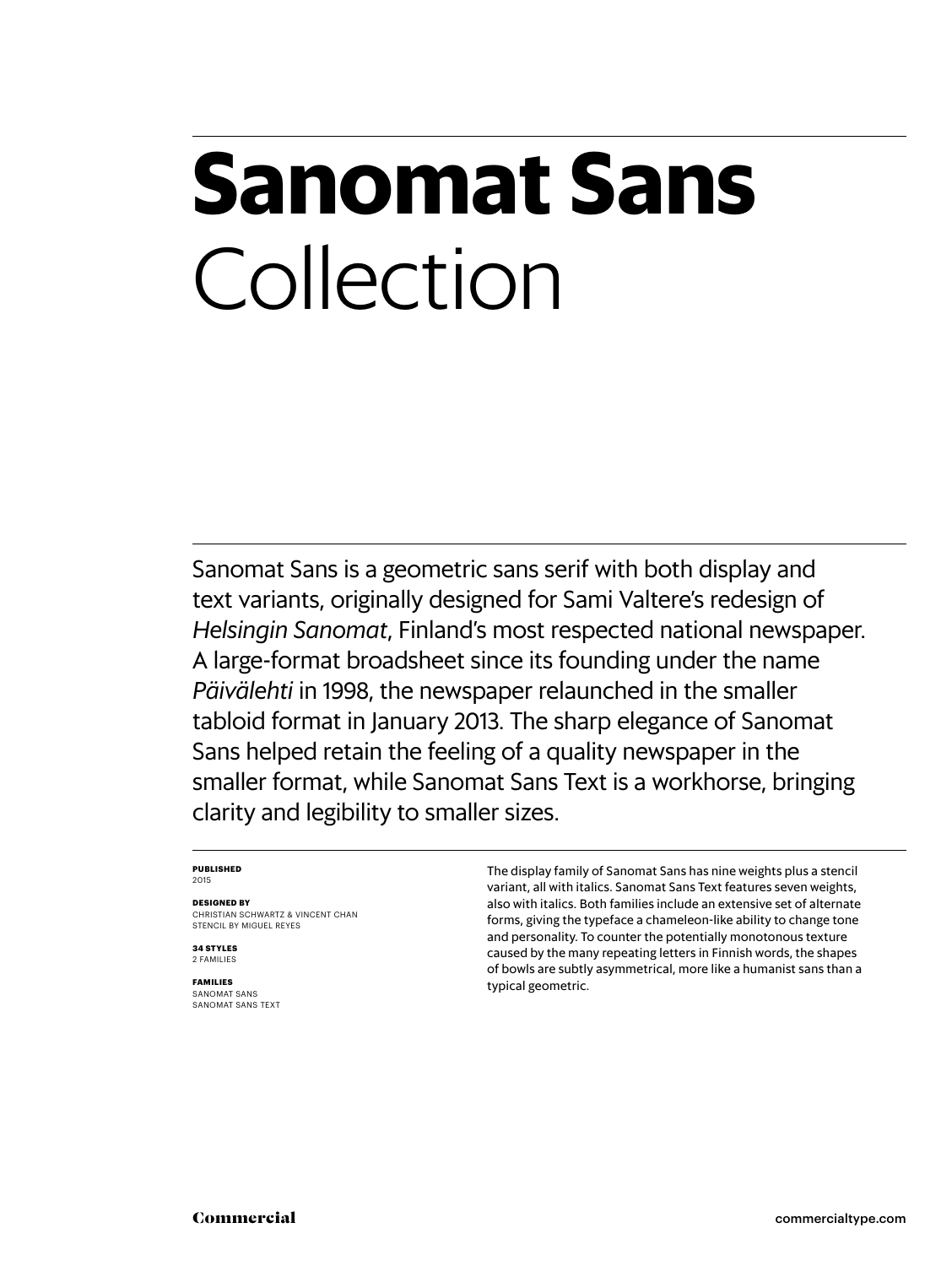Sanomat Sans is a straightforward geometric sans serif, originally designed for display usage in *Helsingin Sanomat*, Finland's most widely-read newspaper. The sharp points on diagonal characters reference the iconic architectural lettering in Helsinki's main square, close to the newspaper's offices. To temper the monotonous texture caused by the many repeating letters in Finnish words, the bowls have a general asymmetry, giving the face a warm tone more typical of a humanist sans.

#### **Published** 2015

#### **Designed by**

Christian schwartz & Vincent chan stencil by miguel reyes

**20 styles** 10 weights w/ ITALICS

#### **Features**

Proportional lining figures Fractions (prebuilt and arbitrary) SUPERSCRIPT/SUBSCRIPT

The ten weights of the Sanomat Sans family grew out of the need to express many different personalities in the newspaper's various offerings: from punchy bold weights, including a Stencil Black, for the younger readership of the weekly magazine *Nyt* to sophisticated thin weights for the more literary flavor of the monthly *Kuukausiliite.* Additionally, an exhaustive set of alternates makes the family something of a chameleon: pointed diagonals like those on the **A V** and **7** have blunted alternates, allowing for a quieter, less overtly elegant tone; simplified forms for **K W M** and **y,** on the other hand, serve to turn up the elegance; non-descending **Q** and **J** forms allow tight leading in all caps; and a handful of lowercase alternates make the italic feel much more cursive. See pages 16 – 19 of this specimen for examples of how these alternates can be combined to fine-tune the personality of a piece of text.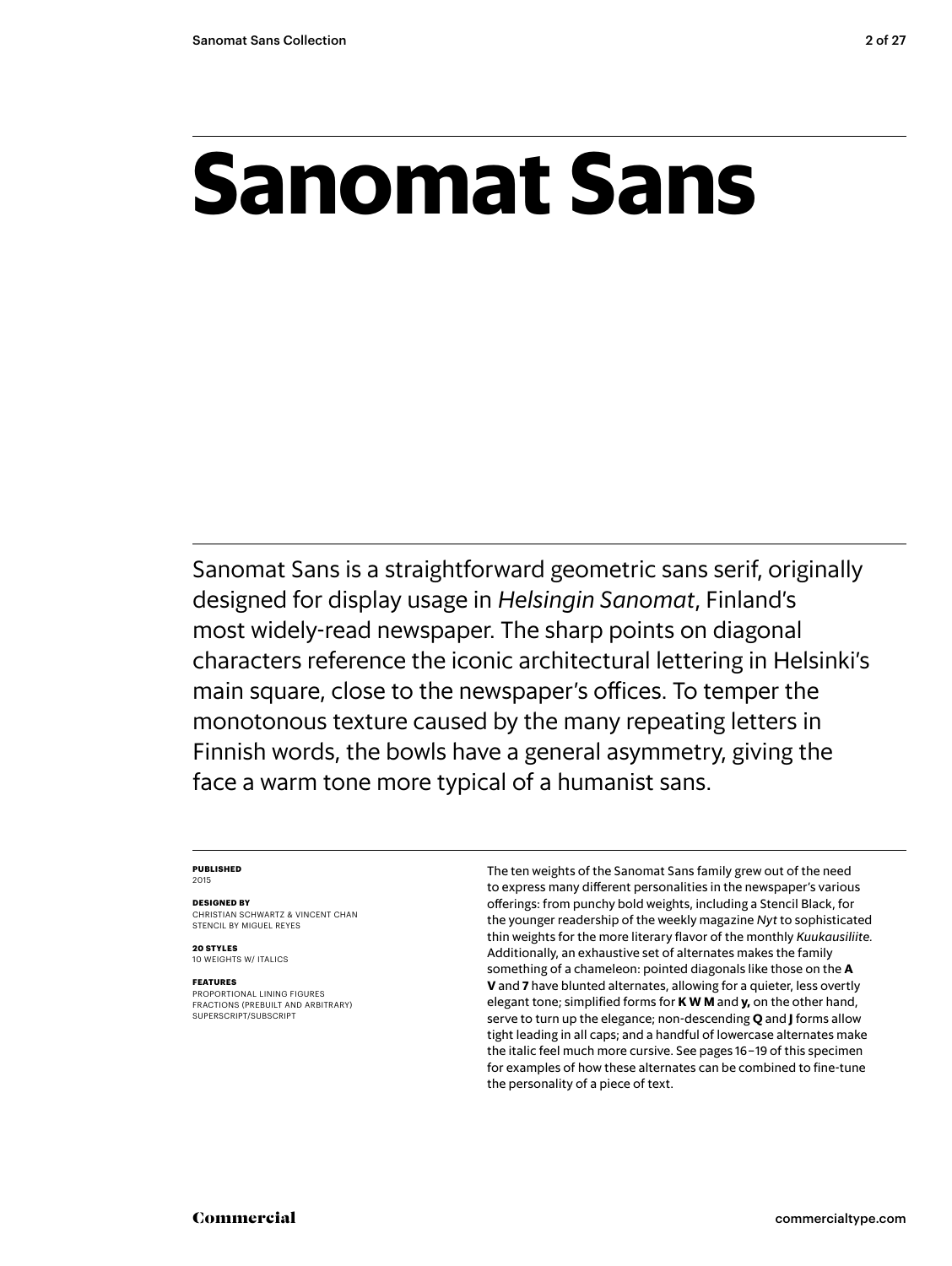



## silhouetted Anspråkslösare Sanomat Sans Thin, 70 Pt



Sanomat Sans Thin italic, 70 Pt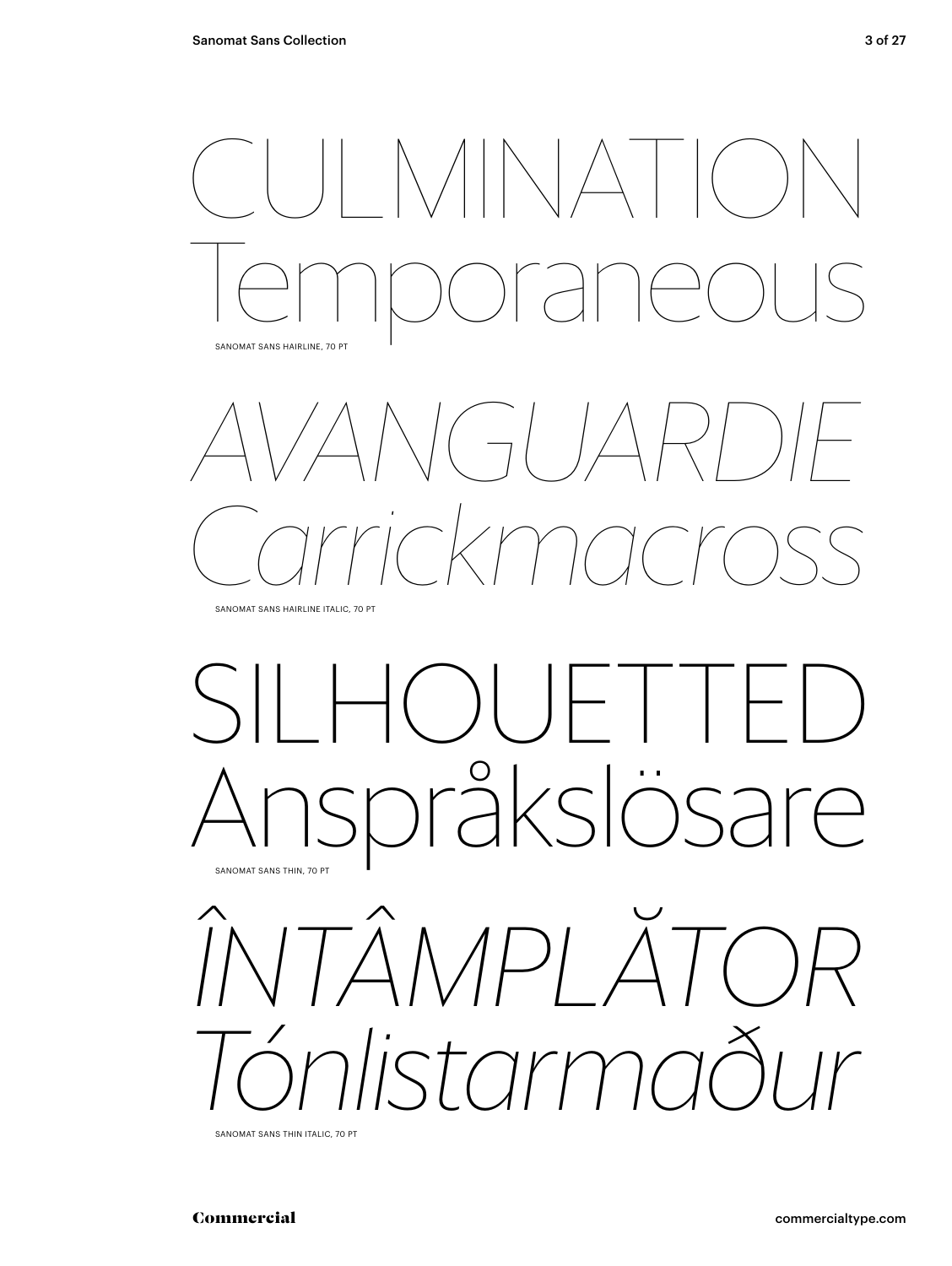MAGMASØJL Chorégraphies Sanomat Sans Extra Light, 70 Pt

## *presidential Katzenjammer* Sanomat Sans Extra Light italic, 70 Pt

## NIGHTSHADE Prawidłowości Sanomat Sans Light, 70 Pt

## *Ricostruito Protagonizada* Sanomat Sans Light italic, 70 Pt [alternate a t]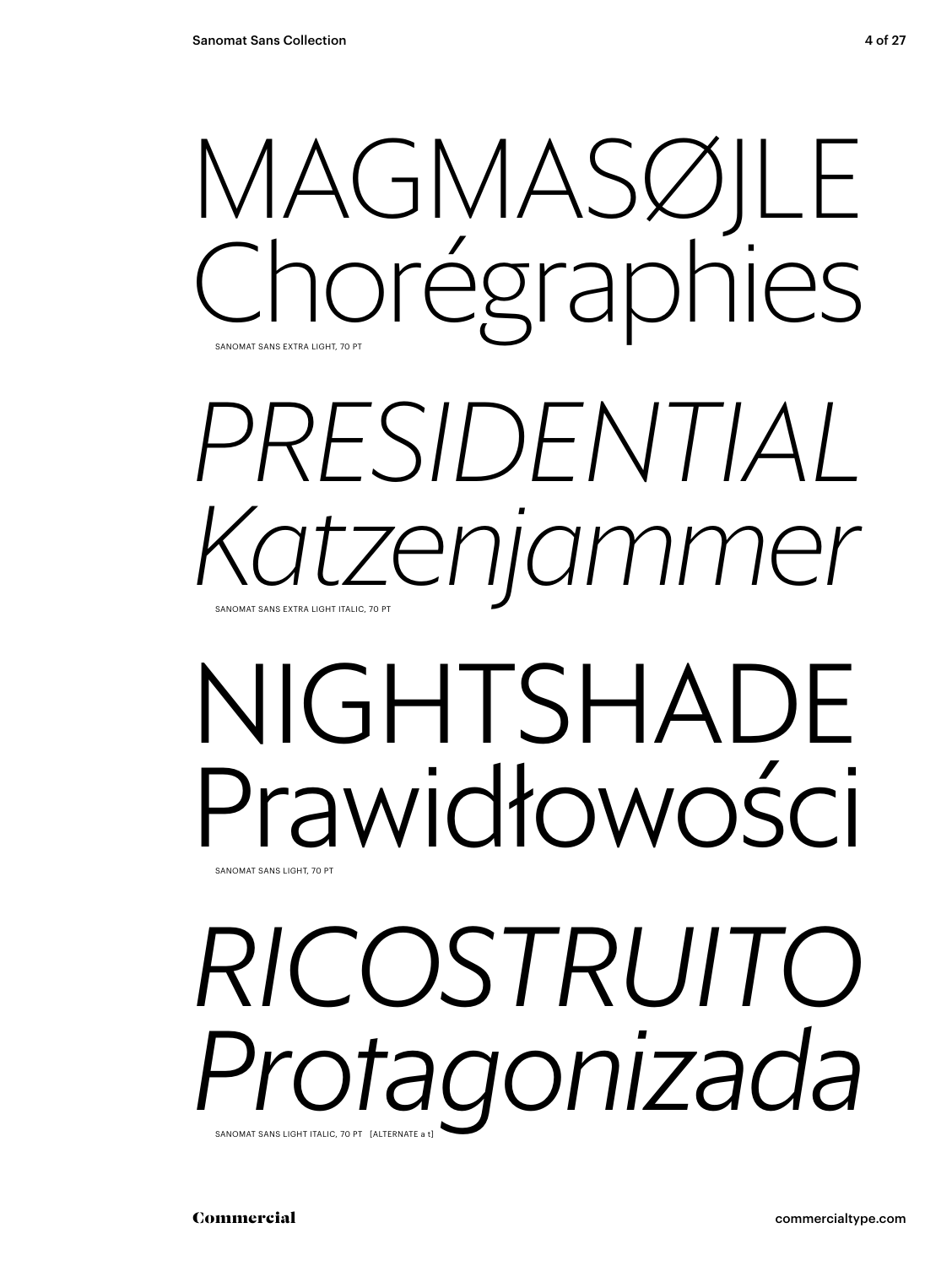# GLEZNIECĪBĀ Xenodochium Sanomat Sans Regular, 70 Pt

# SKROMNEJŠI Puissamment *Zahraniční Matkapuhelin* SANOMAT SANS REGULAR ITALIC, 70 PT [ALTERNATE M N Z a e l

SANOMAT SANS MEDIUM, 70 PT [ALTERNATE t]

## *enlightens Retroactively* Sanomat Sans Medium italic, 70 Pt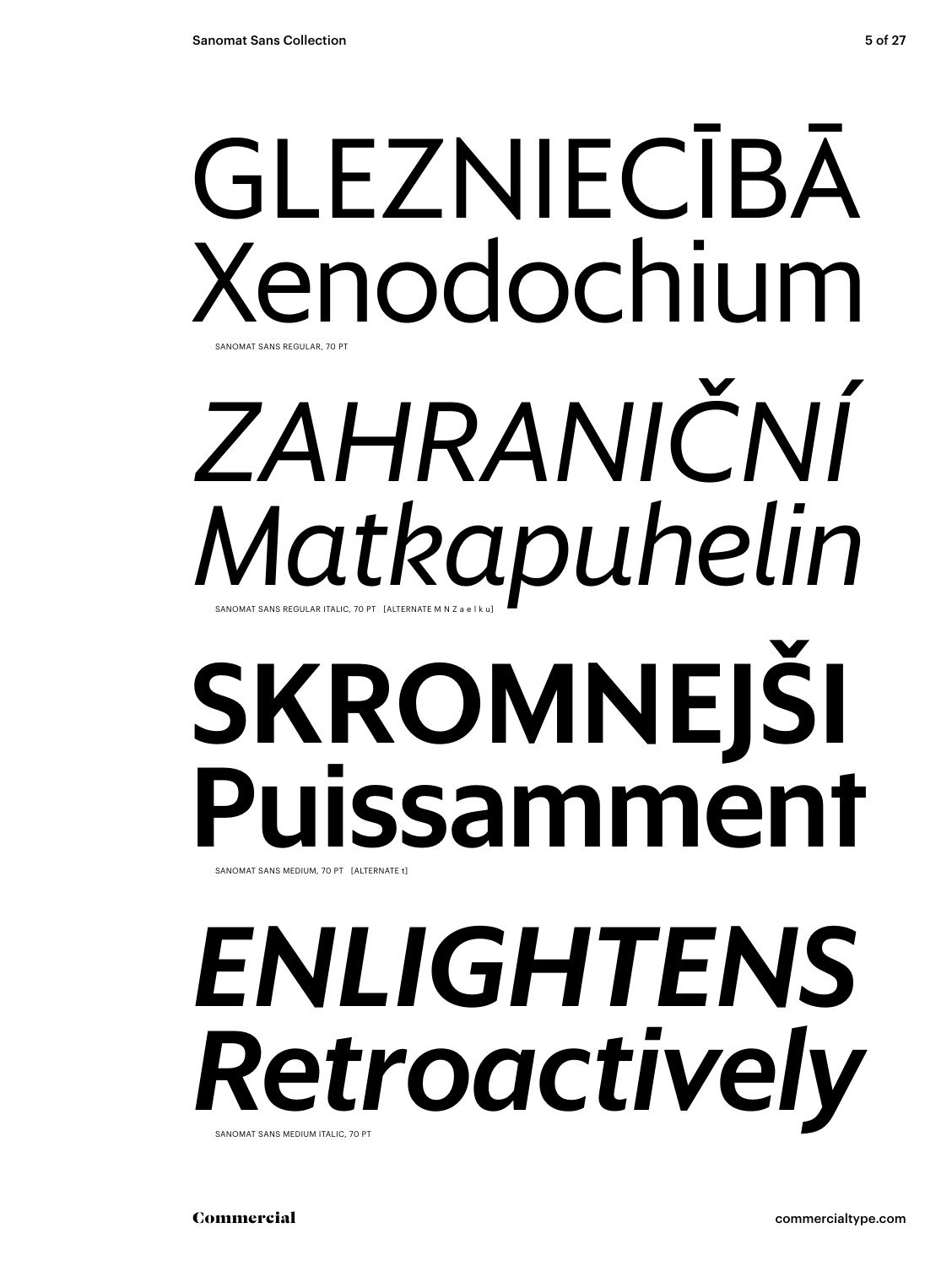# **Garanciák Bookmaking** *izmišljenih* Sanomat Sans bold, 70 Pt [alternate k g k]

## **balaclava Dramaturgo**  Sanomat Sans bold italic, 70 Pt SANOMAT SANS EXTRA BOLD, 70 PT

*Gelijkmatige*

# *pozdĺžnej Collaborate*

SANOMAT SANS EXTRA BOLD ITALIC, 70 PT [ALTERNATE J e l]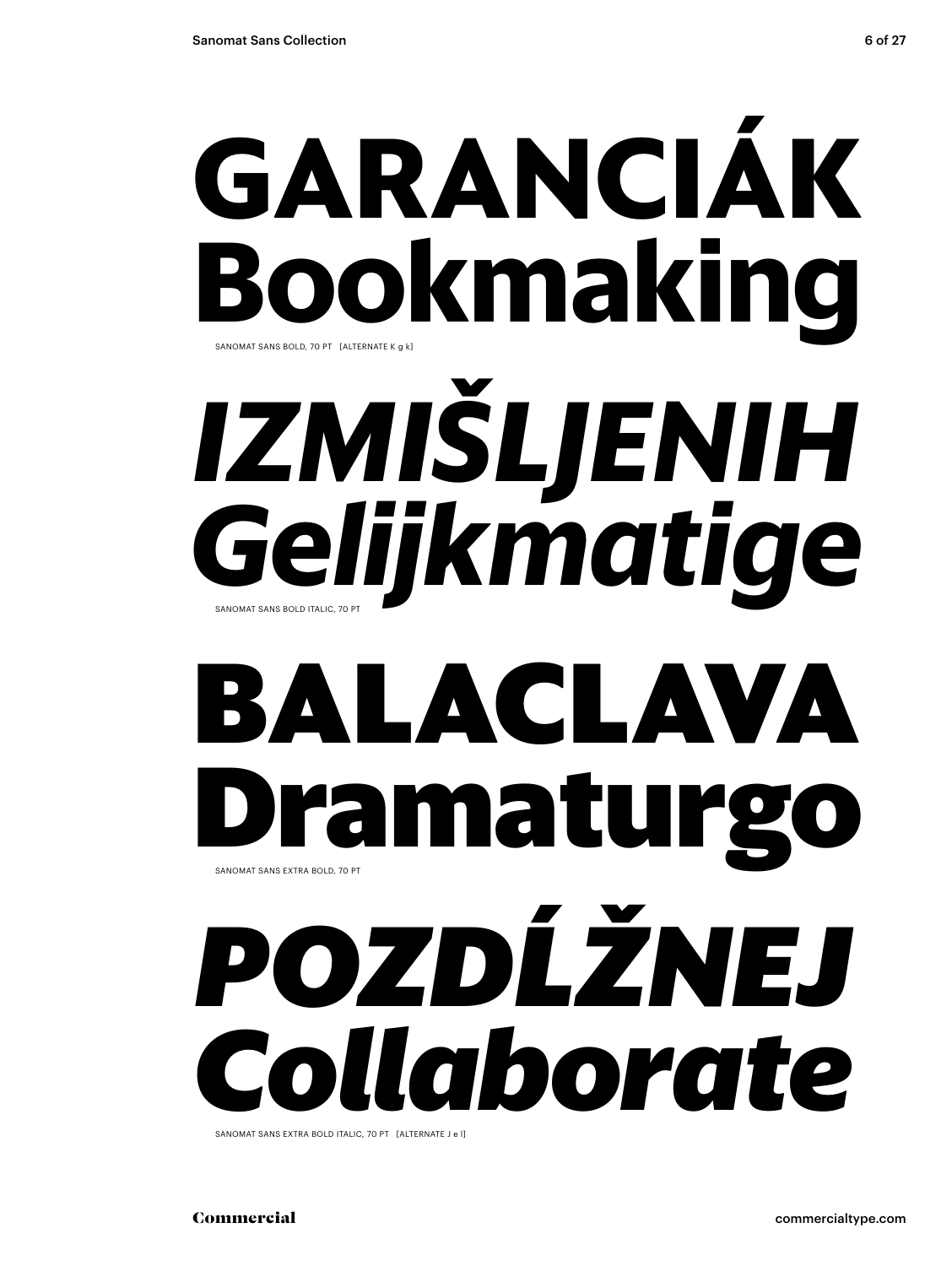

## *saltwater Montpellier* SANOMAT SANS BLACK ITALIC, 70 PT [ALTERNATE W]

# I XOTIS Parámetros

SANOMAT SANS STENCIL BLACK, 70 PT [ALTERNATE Q]

## *regionals Forskjellige* Sanomat Sans stencil black italic, 70 Pt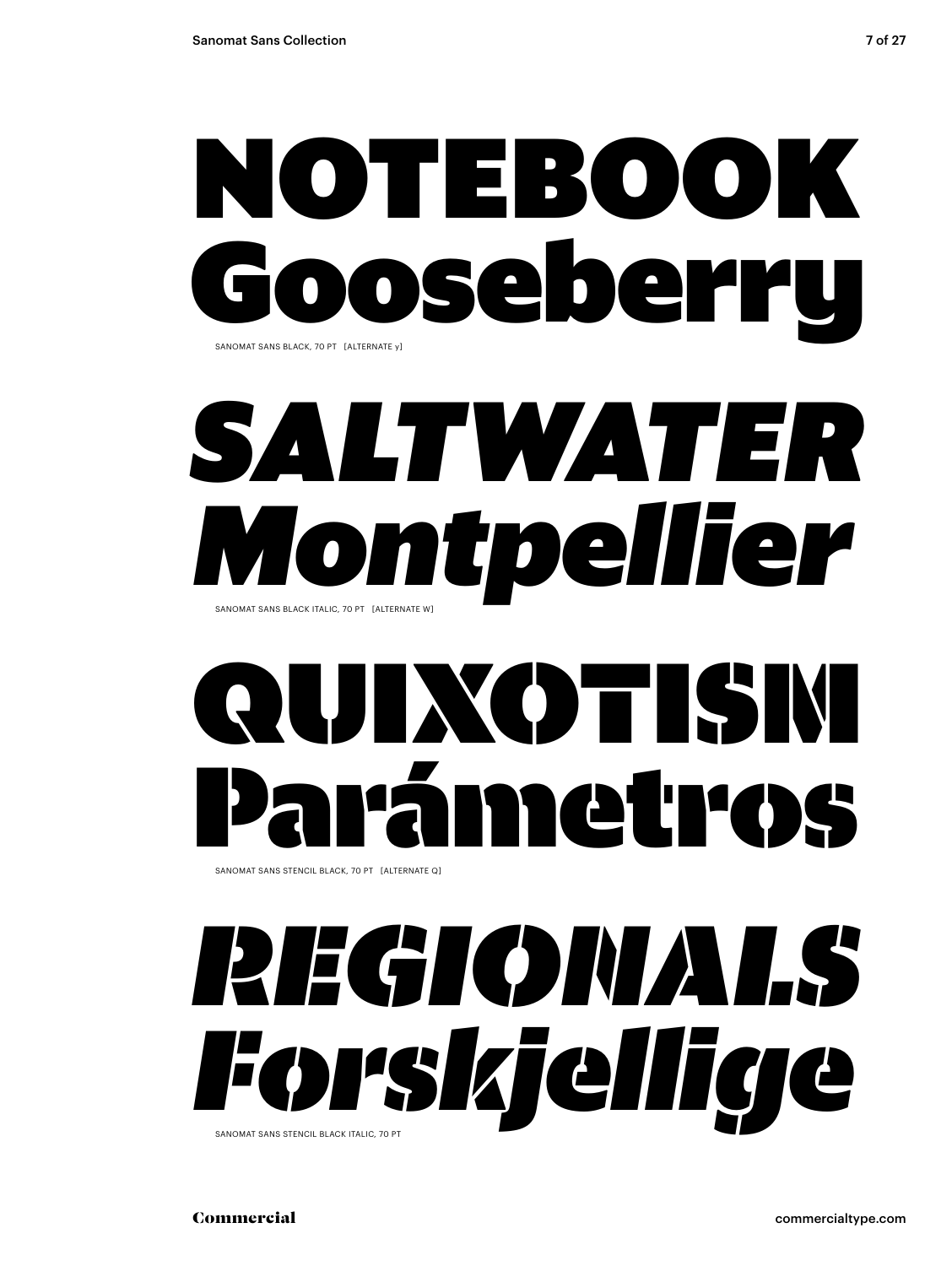thirty hydrogen disulfide reagents Modernās arhitektūras pirmajiem meistariem *le fonctionnement de la République Virtuoso aptitude, energy, groove, and speed*

SANOMAT SANS HAIRLINE, HAIRLINE ITALIC, 24 PT

Un certain nombre de personnages Coinage of the word "praxeology" has often *Försäljningsmässigt blev boken ett Bár területének csak 20%-a áll művelés alatt*

SANOMAT SANS THIN, THIN ITALIC, 24 PT

Ruled in 1936, and entered into law The minimalist design of our leather goods *one Truth cannot be distinguished Kant's distinction between an abstract kind*

SANOMAT SANS EXTRA LIGHT, EXTRA LIGHT ITALIC, 24 PT

house bill ratified with 2/3 in favor Il 1º gennaio 1907 nasce il Commonwealth *Drei Tage nach dem Zyklon sind die Maciunas, Metts, Christo & Jeanne-Claude*

Sanomat Sans Light, Light italic, 24 Pt [alternate &]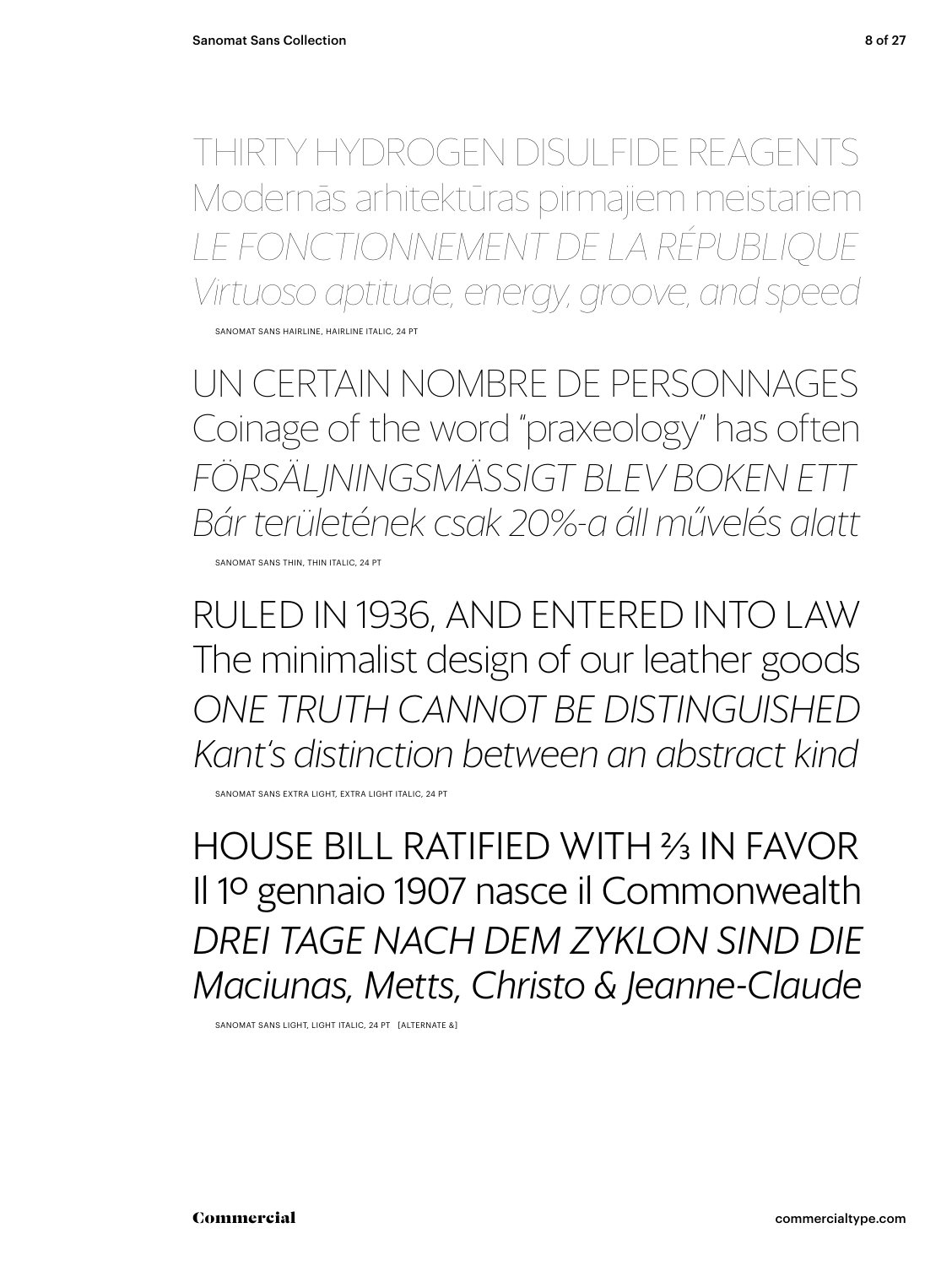Okrem iného je krajina rozdelená Međunarodnom nizu predavanja u Rujan *comparing his intonation & style A large number of patronymic surnames*

Sanomat Sans Regular, Regular italic, 24 Pt

íslenskrar bókmenntaarfleiðar Prominent Eastern Pennsylvania twang *materialene er vedlikeholdsfrie A 60 degree rotation of cardinal points*

Sanomat Sans Medium, Medium italic, 24 Pt

**Chemithermomechanical pulps Robôs podem substituir funcionários** *çocukluk dünyasina yöneliktir Lille område beboet uafbrudt i 500 år*

SANOMAT SANS BOLD, BOLD ITALIC, 24 PT

**staple in all his performances Finally, Johan Ahlström's 2005 novel** *Průběh válečného konfliktu je Kai stūmoklis vėl pasiekia kraštutinį* 

Sanomat Sans extra bold, extra bold italic, 24 Pt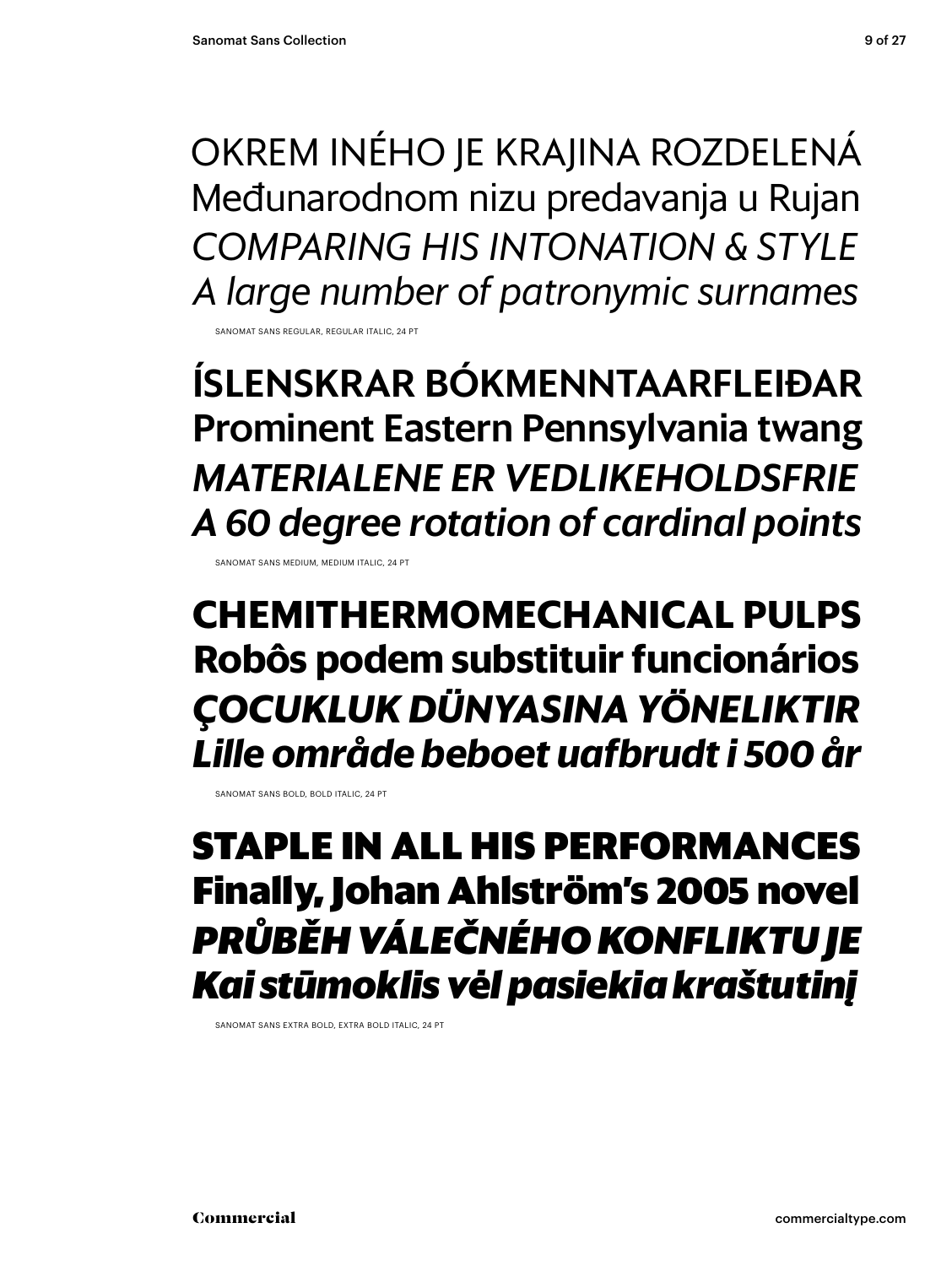### Młodzi zakochali się w sobie i Încercând, la rândul meu, să găsesc *lower Mississippi delta region Os sete erros da política econômica*

Sanomat Sans black, black italic, 24 Pt

### berg was born on 17 april 1947 Konuşanı 2008 yılındaki rakamlara *Omkring 28% av tvillingpar er In 1977, Hayek was contacted by the*

Sanomat Sans stencil black, stencil black italic, 24 Pt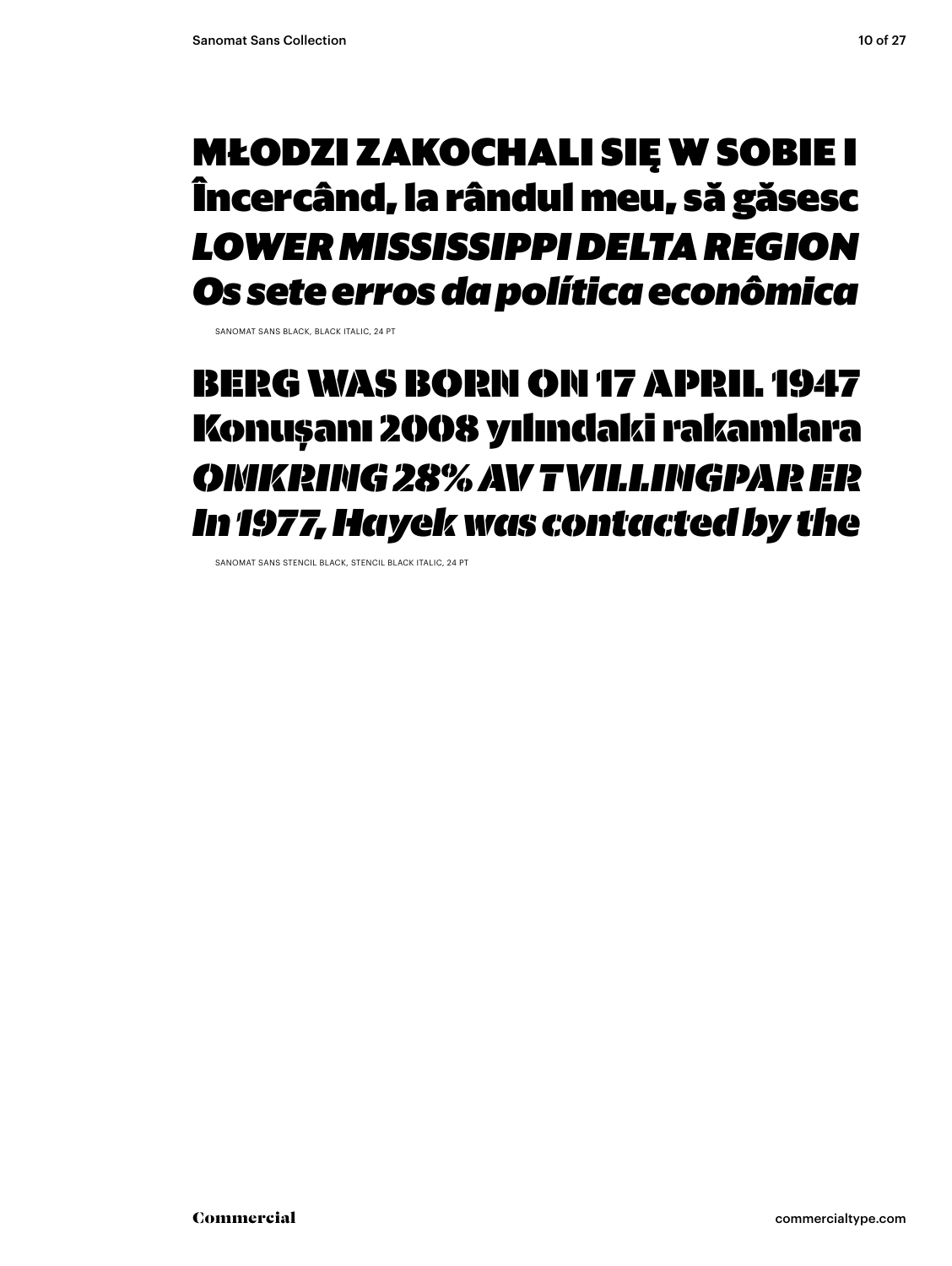Sanomat Sans regular, regular Italic, bold, 18 PT **[no alternates]**

just as much of quantified knowledge depends upon a subject's *idiosyncratic & fundamental* nature; the latter is **knowingly capable** of receiving some modification or other from the presence of objects. As Kant wrote in 1770, "Whatever knowledge is exempt from such subjective condition regards the object only," it is plain that what is sensuously thought is *the representation of things* as they appear, while

SANOMAT SANS REGULAR, REGULAR ITALIC, BOLD, 18 PT **[STYLISTIC SET 01: K k y, SET 02: W, SET 03: M]** 

just as much of quantified knowledge depends upon a subject's *idiosyncratic & fundamental* nature; the latter is **knowingly capable** of receiving some modification or other from the presence of objects. As Kant wrote in 1770, "Whatever knowledge is exempt from such subjective condition regards the object only," it is plain that what is sensuously thought is *the representation of things* as they appear, while

Sanomat Sans regular, regular Italic, bold, 18 PT **[Set 02: W, Set 03: M, Set 16: blunt points on diagonals]**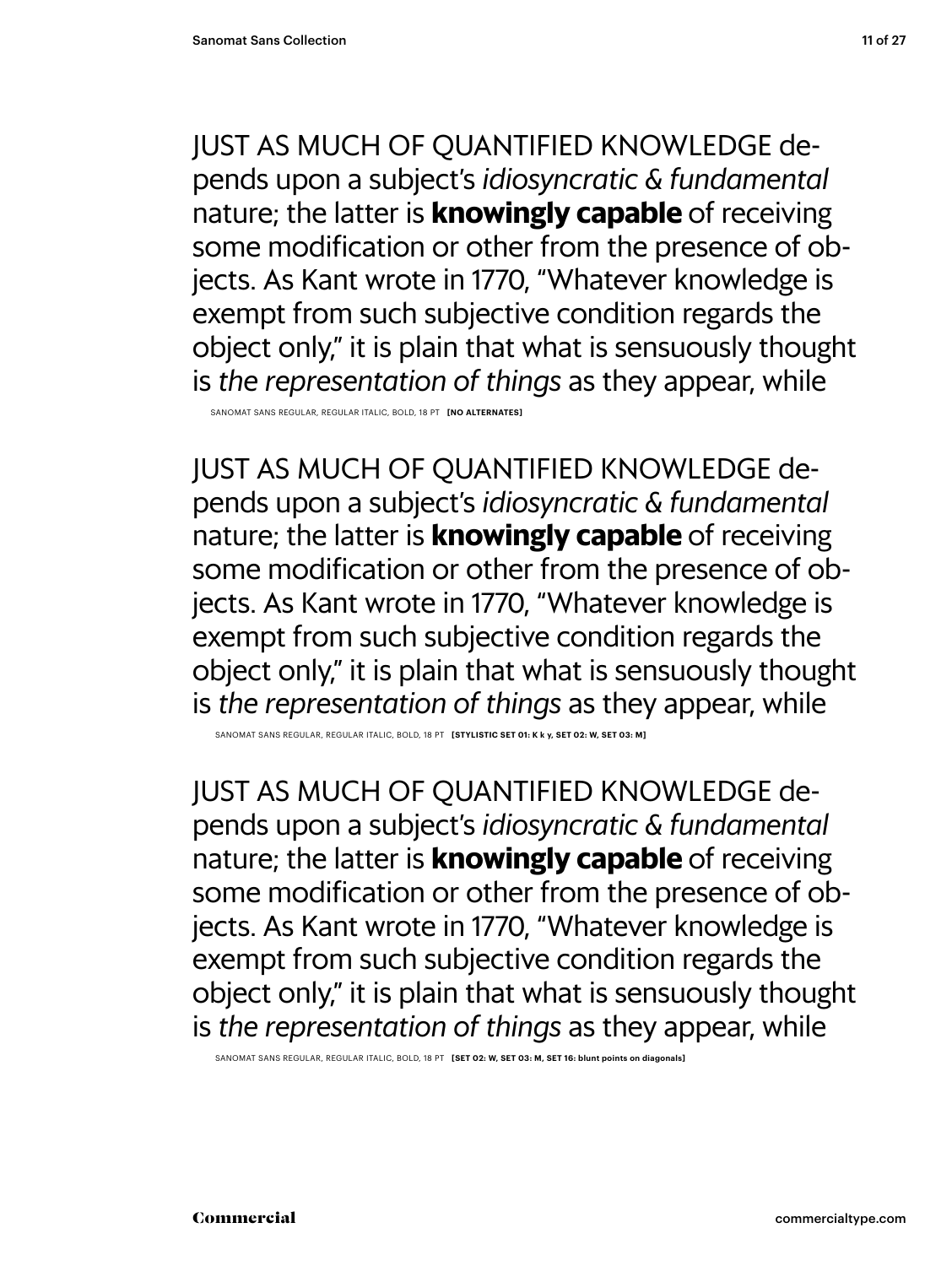Sanomat Sans regular, regular Italic, bold, 18 PT **[no alternates]**

just as much of quantified knowledge depends upon a subject's *idiosyncratic & fundamental* nature; the latter is **knowingly capable** of receiving some modification or other from the presence of objects. As Kant wrote in 1770, "Whatever knowledge is exempt from such subjective condition regards the object only," it is plain that what is sensuously thought is *the representation of things* as they

Sanomat Sans regular, regular Italic, bold, 18 PT **[Set 01: k k y, Set 02: w, Set 03: m, Set 06: roman a g, Set 07: t]**

just as much of quantified knowledge depends upon a subject's *idiosyncratic & fundamental* nature; the latter is **knowingly capable** of receiving some modification or other from the presence of objects. As Kant wrote in 1770, "Whatever knowledge is exempt from such subjective condition regards the object only," it is plain that what is sensuously thought is *the representation of things* as they appear, while

Sanomat Sans regular, regular Italic, bold, 18 PT **[Set 04: j q, Set 05: roman g, Set 10: italic a]**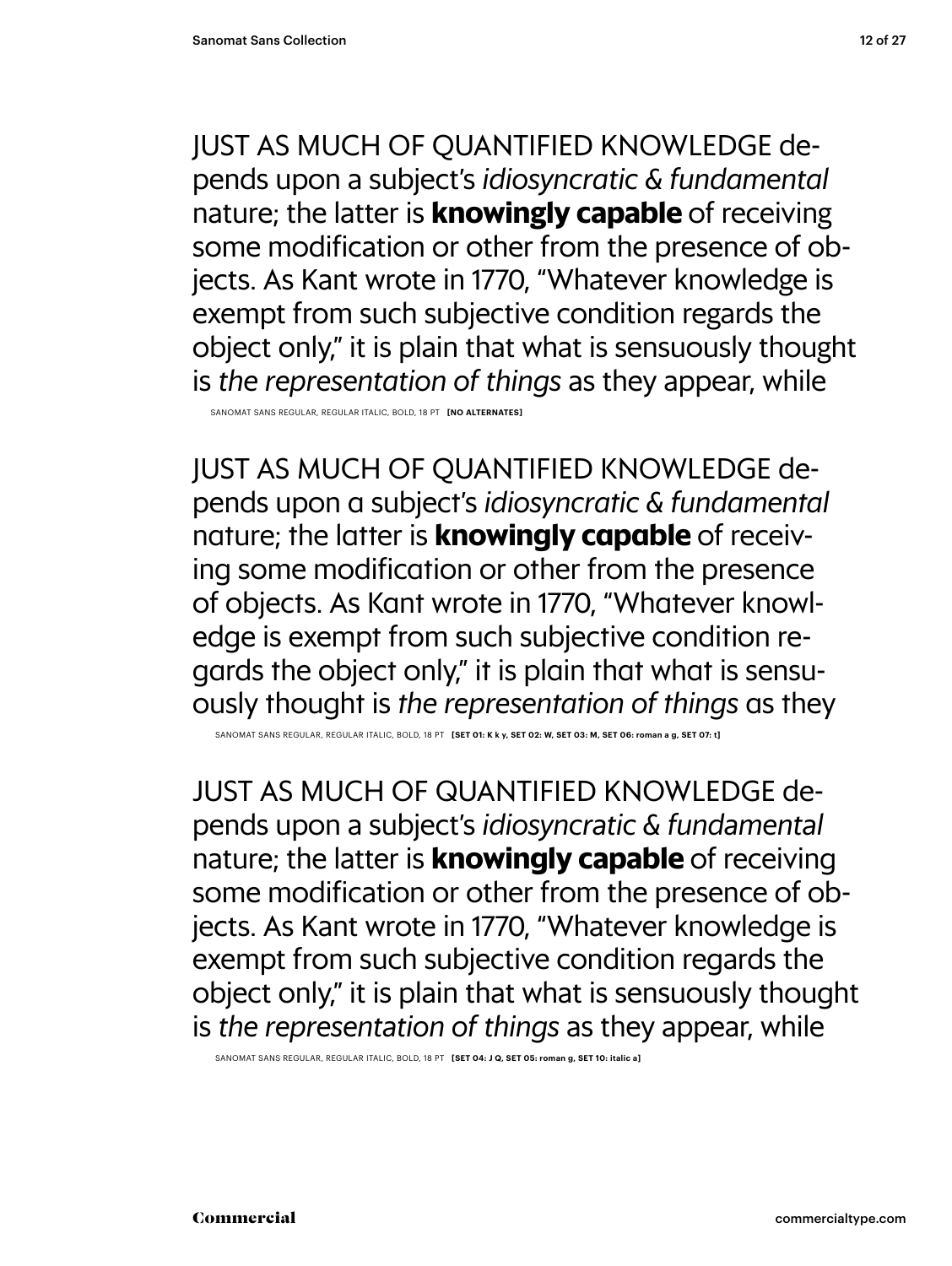Sanomat Sans regular, regular Italic, bold, 18 PT **[no alternates]**

just as much of quantified knowledge depends upon a subject's *idiosyncratic & fundamental* nature; the latter is **knowingly capable** of receiving some modification or other from the presence of objects. As Kant wrote in 1770, "Whatever knowledge is exempt from such subjective condition regards the object only," it is plain that what is sensuously thought is *the representation of things* as they ap-

Sanomat Sans regular, regular Italic, bold, 18 PT **[Set 02: w, Set 12: y, Set 13: italic & k, Set 14: roman k]**

just as much of quantified knowledge depends upon a subject's *idiosyncratic & fundamental* nature; the latter is **knowingly capable** of receiving some modification or other from the presence of objects. As Kant wrote in 1770, "Whatever knowledge is exempt from such subjective condition regards the object only," it is plain that what is sensuously thought is *the representation of things* as they appear, while

Sanomat Sans regular, regular Italic, bold, 18 PT **[Set 16: blunt points on diagonals]**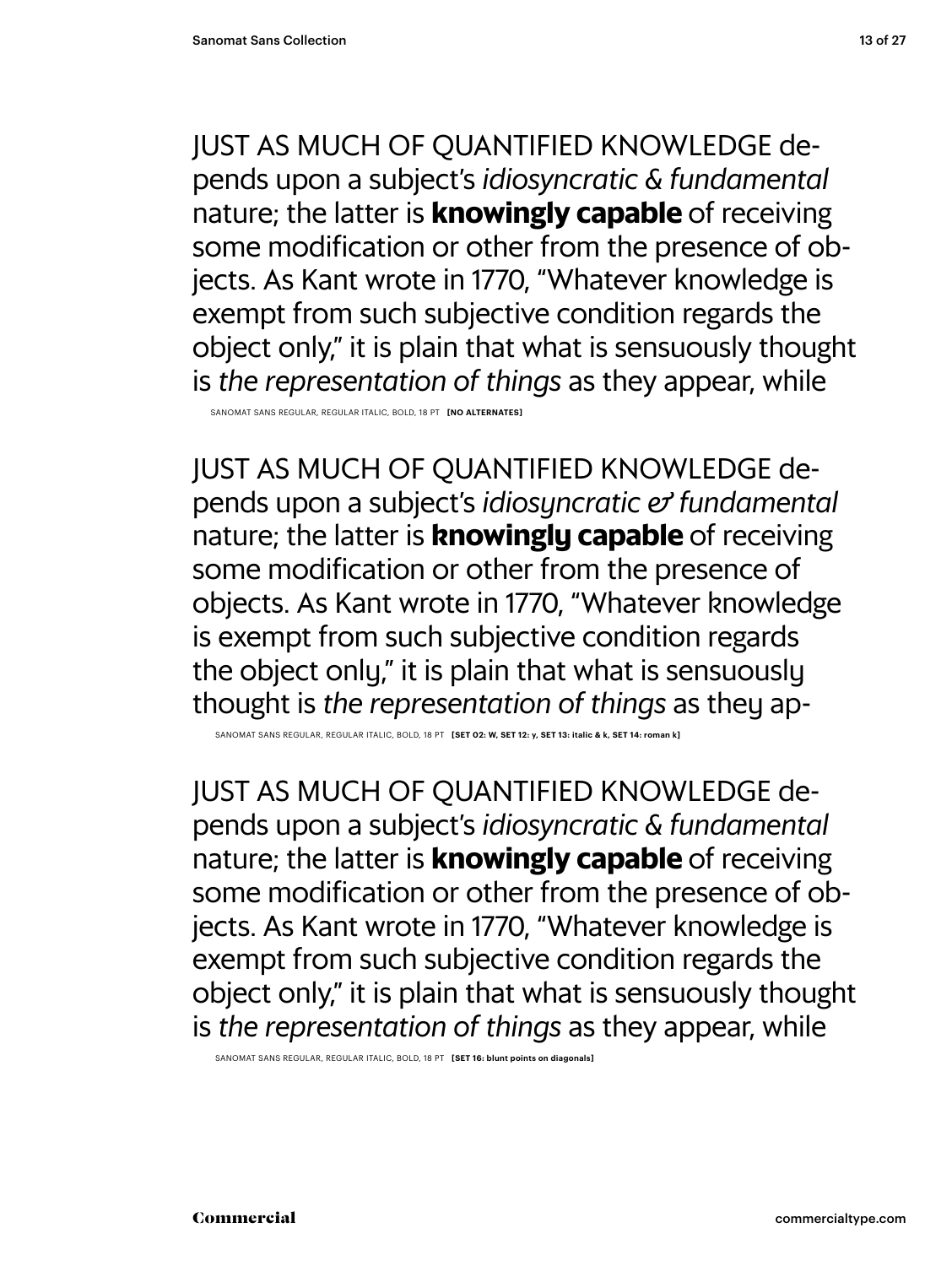Sanomat Sans regular, regular Italic, bold, 18 PT **[no alternates]**

just as much of quantified knowledge depends upon a subject's *idiosyncratic & fundamental* nature; the latter is **knowingly capable** of receiving some modification or other from the presence of objects. As Kant wrote in 1770, "Whatever knowledge is exempt from such subjective condition regards the object only," it is plain that what is sensuously thought is *the representation of things* as they

Sanomat Sans regular, regular Italic, bold, 18 PT **[Set 06: roman a g, Set 08: l]**

just as much of quantified knowledge depends upon a subject's *idiosyncratic & fundamental* nature; the latter is **knowingly capable** of receiving some modification or other from the presence of objects. As Kant wrote in 1770, "Whatever knowledge is exempt from such subjective condition regards the object only," it is plain that what is sensuously thought is *the representation of things* as they ap-

Sanomat Sans regular, regular Italic, bold, 18 PT **[Set 11: italic a d e f l u, Set 12: round y, Set 13: italic & k, Set 14: roman k]**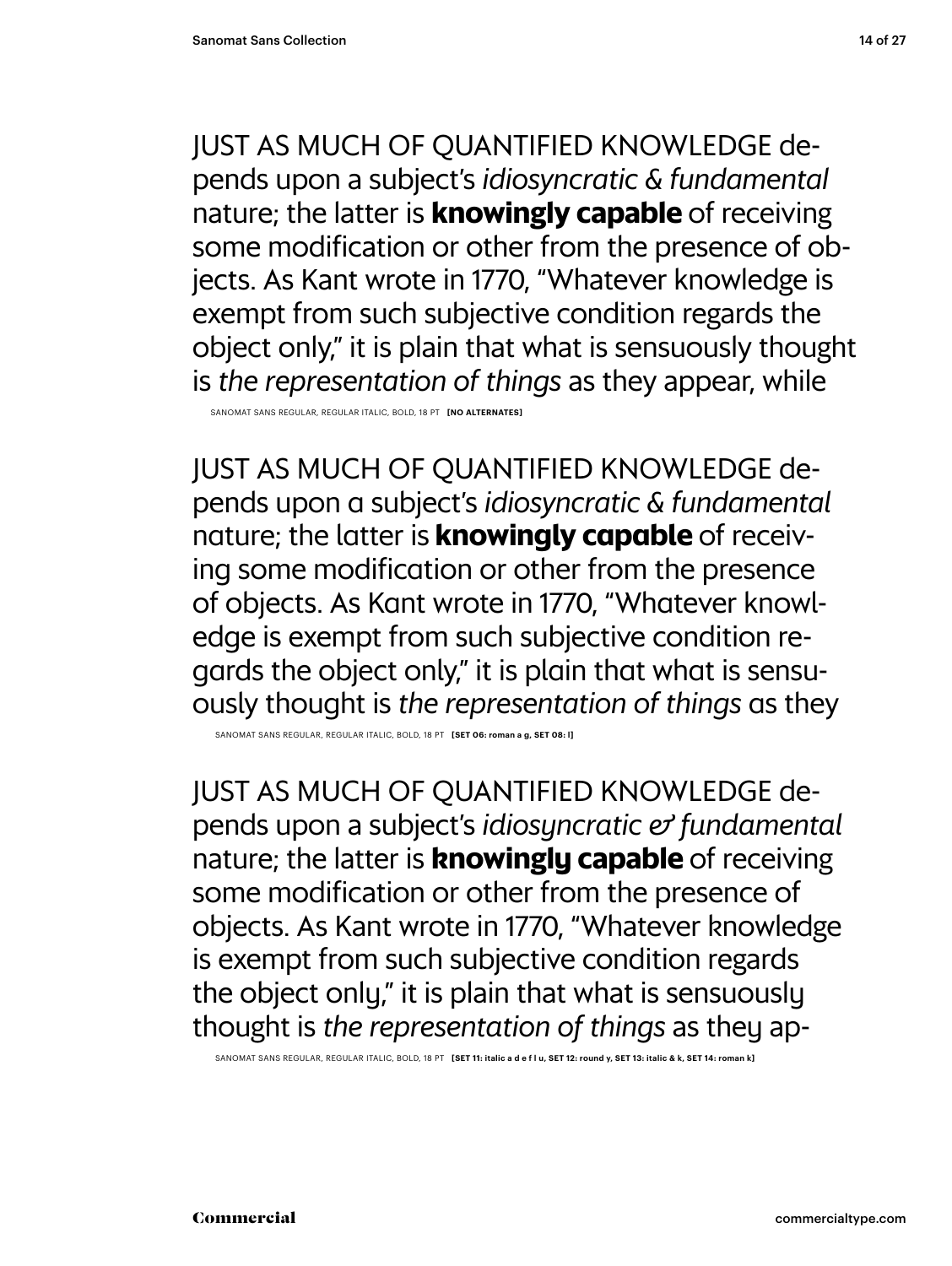### choudsdiens Sanomat Sans Hairline, 50 Pt

mationsgrundlag Sanomat Sans Thin, 50 Pt

Sanomat Sans Extra Light, 50 Pt [alternate l] osymmetrically

endrochronologist SANOMAT SANS LIGHT, 50 PT [ALTERNATE]

## Brandbeschleuniger

Sanomat Sans Regular, 50 Pt

### Ethnomathematics Sanomat Sans Medium, 50 Pt

### **Stillebensmåleriet** Sanomat Sans bold, 50 Pt [alternate a t]

#### **O**SANOMAT SANS EXTRA BOLD, 50 PT **dczasownikowy**

### technologi SANOMAT SANS BLACK, 50 PT

ectiqueme SANOMAT SANS STENCIL BLACK, 50 PT. LALTERNATE a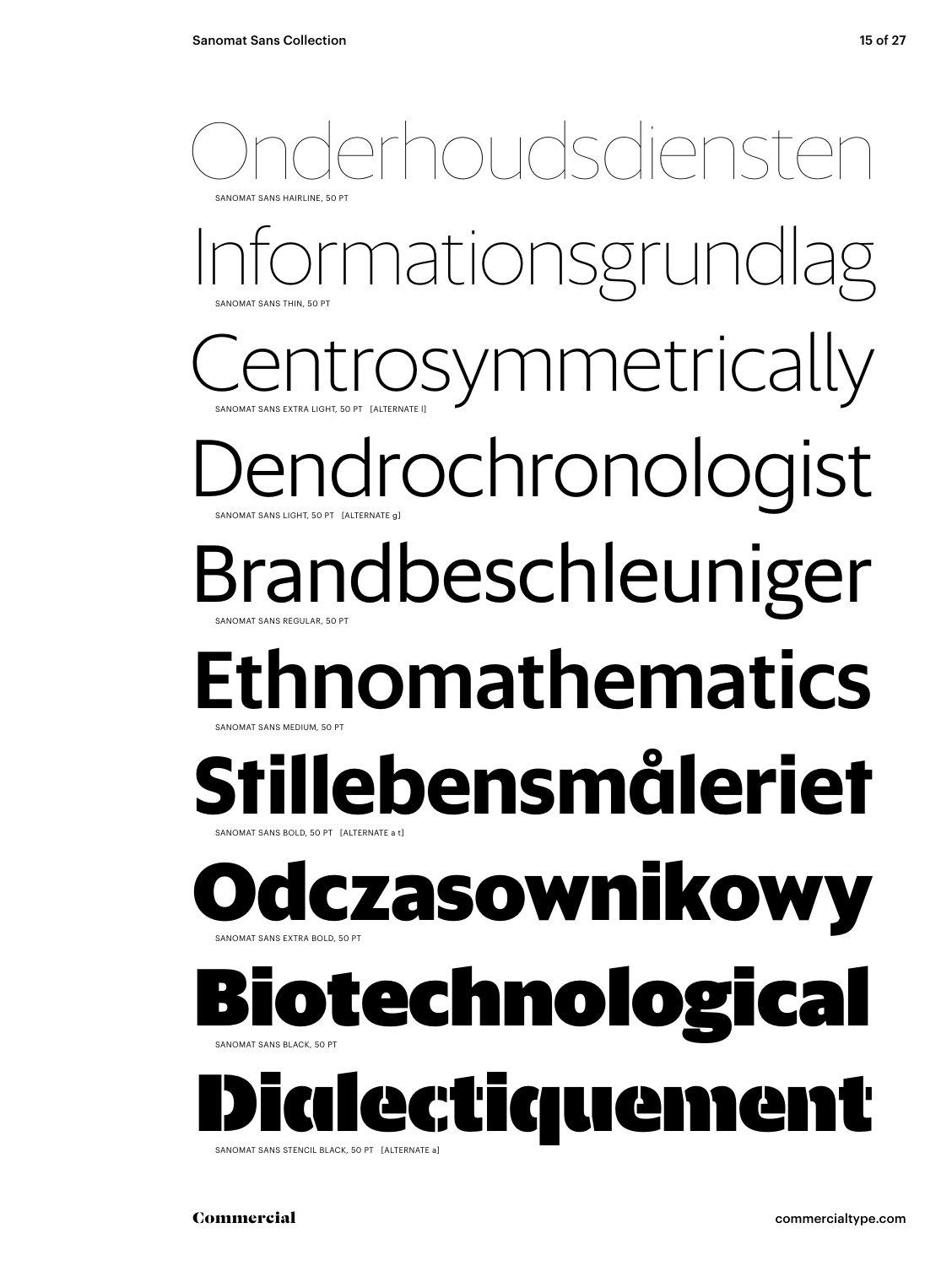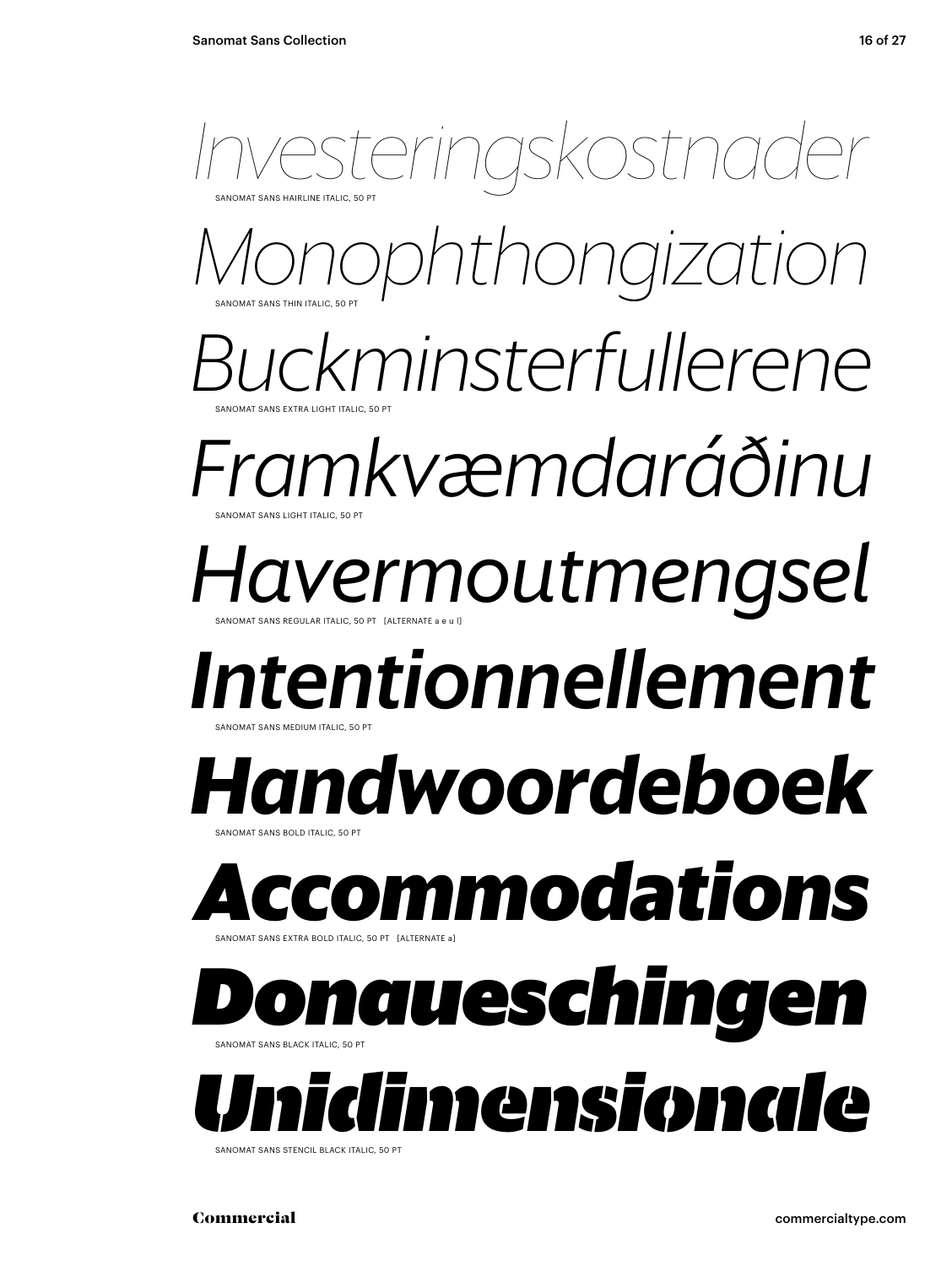## **Sanomat Sans Text**

Sanomat Sans Text was drawn for *Helsingin Sanomat*, Finland's most widely-read quality newspaper, where it made its debut in 2013. This family was one of three typeface families created by Commercial Type for a top-to-bottom redesign of the newspaper headed up by creative director Sami Valtere. Based on the elegant forms of Sanomat Sans, Sanomat Sans Text is a true workhorse, designed for info graphics, maps, television schedules, as well as the newspaper's apps and website.

#### **Published** 2015

**Designed by** Christian schwartz & Vincent chan

**14 styles** 7 weights w/ ITALICS

#### **Features**

Proportional lining figures Tabular lining figures Fractions (prebuilt and arbitrary) SUPERSCRIPT/SUBSCRIPT

Sanomat Sans Text features seven weights, from a Light to an Extrabold, all fine-tuned to work well at small sizes both on paper and on screen. The open terminals and simplified forms preserve legibility at all sizes, while idiosyncratic forms like the lowercase **g** give personality and prevent monotony in reading. Tabular figures allow for use in typesetting intensive data, and a similarly large set of alternates allow Sanomat Sans Text to be nearly as much of a chameleon as its headline counterpart. See pages 12–13 of this specimen for examples of how the alternate forms, particularly in the italics, can change the tone and feeling of a piece of text.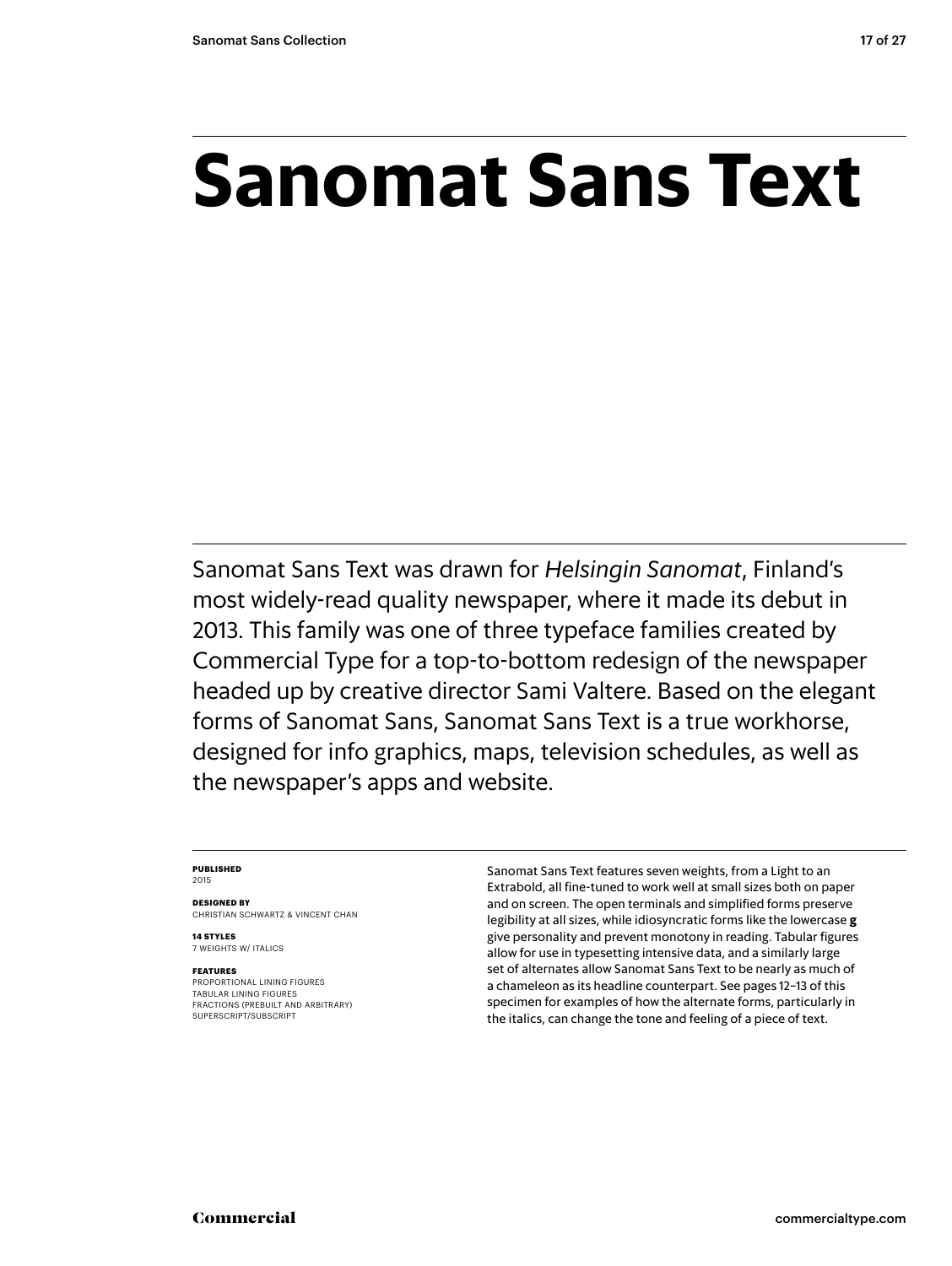bespoke knits & quilted goods are procured Það leggst vel í hann að vera orðinn staðarlistamaður *Ce fut en 1721 que l'université obtint du pape Jean XXII* SANOMAT SANS TEXT LIGHT, LIGHT ITALIC, 18 PT [ALTERNATE K Q g l, ITALIC a]

Türkiye'de 9 özel müze var, bunlarin sadece In 1911 krijgt poptical-art navolging in Frankrijk onder *Cel mai aşteptat film românesc al anului, va fi lansat* Sanomat Sans TEXT book, book Italic, 18 pt

high cost of mobile-forward development And the west wall glowed in a brilliant luminescence *La nuova comunità, scrive Sonnino, «non disporrà di*

SANOMAT SANS TEXT REGULAR, REGULAR ITALIC, 18 PT [ALTERNATE M, ITALIC a]

A sudden stillness in the rhythm of things Vjolin li għandu 300 sena u li jiswa' €100 miljuni, ser *Sammen med sine to brødre startet han tidsskriftet*

SANOMAT SANS TEXT MEDIUM, MEDIUM ITALIC, 18 PT [ALTERNATE ITALIC a d e f]

**Work began as early as the summer of 1972 De kern van deze sambasoort is over het algemeen** *Asked her committee to re-evaluate over 200 cases* Sanomat Sans TEXT semibold, semibold Italic, 18 pt

**Der 1951 geborene Joseph won ist einer der A market capitalisation of £467.8 million as of 2011** *Pierre wywarł duży wpływ na surrealistów i do dziś*

Sanomat Sans TEXT bold, bold Italic, 18 pt

**Funcionários da Secretaria dos Negócios Justices will convene to discuss prior decisions on** *Suomessa elokuvateattereista on tullut erityisesti*

SANOMAT SANS TEXT EXTRA BOLD, EXTRA BOLD ITALIC, 18 PT [ALTERNATE J]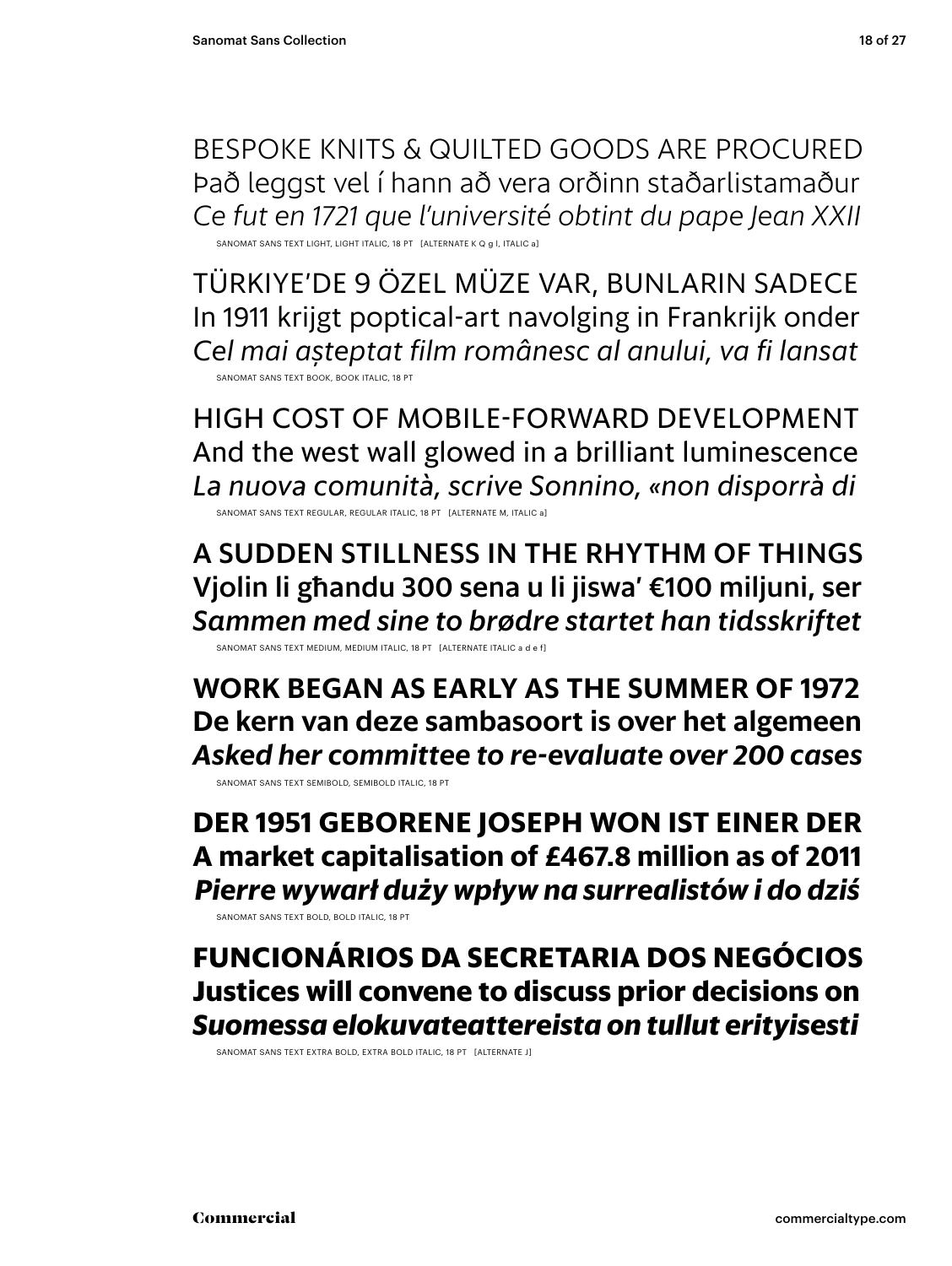Sanomat Sans Text regular, regular italic, semibold, 16/19 PT

regular all caps

regular

SEMIROLD

Proportional Lining figures

regular Italic

semibold

regular Italic

The Spanish War, which began in 1739, and the French war which soon followed it occasioned further increase of the debt, which, on the 31st of December 1748, after it had been concluded by the **Treaty of Aix-la-Chapelle,** amounted to £78,293,313. The most profound peace of the seventeen years of continuance had taken no more than £8,328,354 from it. A war of less than nine years' continuance added £31,338,689 to it (Refer to James Postlethwaite's *History of the Public Revenue*). During the administration of Mr. Pelham, the interest of the public debt was reduced from 4% to 3%; or at least measures were taken for reducing it, from four to three per cent; the sinking fund was increased, and some part of the public debt was paid off. In 1755, before the breaking out of the late war, **the funded debt** of Great Britain amounted to £72,289,673. On the 5th of January 1763, at the conclusion of the peace, the funded debt amounted to £122,603,336, whereas the unfunded debt has been stated at £13,927,589. But the expense occasioned by the war did not end with the conclusion of the peace, so that though, on the 5th of January 1764, the funded debt was increased (partly by a new loan, and partly by funding a part of the unfunded debt) to £129,586,782, there still remained (according to the very well informed author of *Considerations on the Trade and Finances of Great Britain*) an unfunded debt which was brought to account in that and the following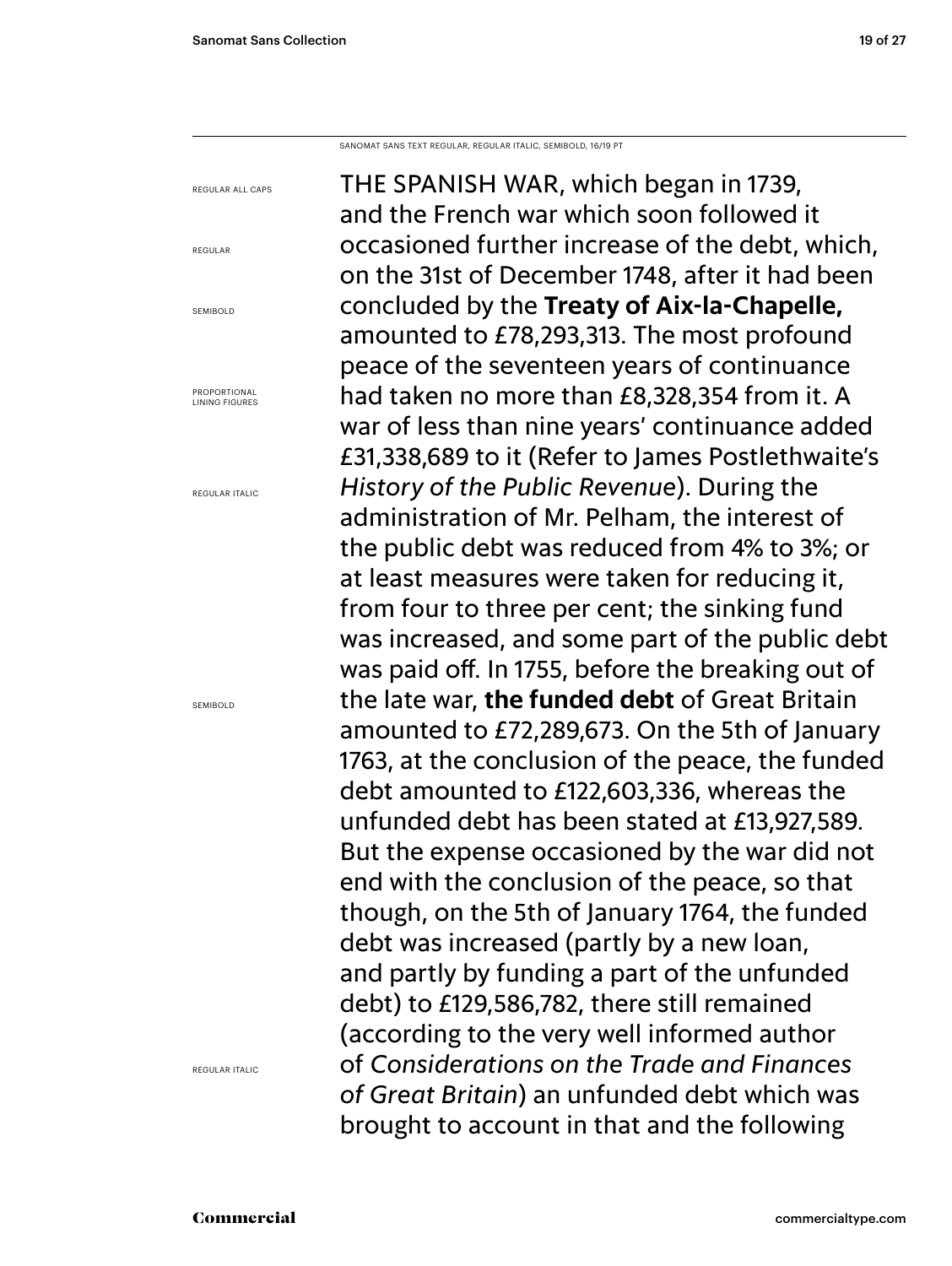Sanomat Sans Text Book, Book Italic, medium, 11/13 PT

#### The Psychology of Beauty

Every introduction to the problems of aesthetics begins by acknowledging the existence and claims of two methods of attack—the *general, philosophical, deductive*, which starts from a complete metaphysics and installs beauty in its place among the other great concepts; and the *empirical*, or *inductive*, which seeks to disengage a general principle of beauty from the objects of aesthetic experience and the facts of aesthetic enjoyment: a prime example of Fechner's "aesthetics from above and from below."

#### Methodologies

The first was the method of aesthetics par excellence. It was indeed only through the desire of an eighteenth-century philosopher, Baumgarten, to round out his "architectonic" of metaphysics that the science received its name, as designating the theory of knowledge in the form of feeling, parallel to that of "clear," logical thought. Kant, Schelling, and Hegel, again, made use of the concept of *the Beautiful* as a kind of keystone or cornice for their respective philosophical edifices. Aesthetics, then, came into being as the philosophy of the Beautiful, and it may be asked why this philosophical aesthetics does not suffice—why beauty should need for its understanding also an aesthetics "von unten." The answer is not that no system of philosophy is universally accepted, but that *the general aesthetic theories* have not, as yet at least, succeeded in answering the plain questions of "the plain man" in regard to concrete beauty. Kant, indeed, frankly denied that the explanation of concrete beauty, or "Doctrine of Taste," as he called it, was possible, while the various definers of beauty as "the union of the Real Sanomat Sans Text Regular, regular Italic, semiBOLD, 11/13 PT

#### **The Psychology of Beauty**

Every introduction to the problems of aesthetics begins by acknowledging the existence and claims of two methods of attack—the *general, philosophical, deductive*, which starts from a complete metaphysics and installs beauty in its place among the other great concepts; and the *empirical*, or *inductive*, which seeks to disengage a general principle of beauty from the objects of aesthetic experience and the facts of aesthetic enjoyment: a prime example of Fechner's "aesthetics from above and from below."

#### **Methodologies**

The first was the method of aesthetics par excellence. It was indeed only through the desire of an eighteenth-century philosopher, Baumgarten, to round out his "architectonic" of metaphysics that the science received its name, as designating the theory of knowledge in the form of feeling, parallel to that of "clear," logical thought. Kant, Schelling, and Hegel, again, made use of the concept of *the Beautiful* as a kind of keystone or cornice for their respective philosophical edifices. Aesthetics, then, came into being as the philosophy of the Beautiful, and it may be asked why this philosophical aesthetics does not suffice why beauty should need for its understanding also an aesthetics "von unten." The answer is not that no system of philosophy is universally accepted, but that *the general aesthetic theories* have not, as yet at least, succeeded in answering the plain questions of "the plain man" in regard to concrete beauty. Kant, indeed, frankly denied that the explanation of concrete beauty, or "Doctrine of Taste," as he called it, was possible, while the various definers of beauty as "the union of the Real and the Ideal"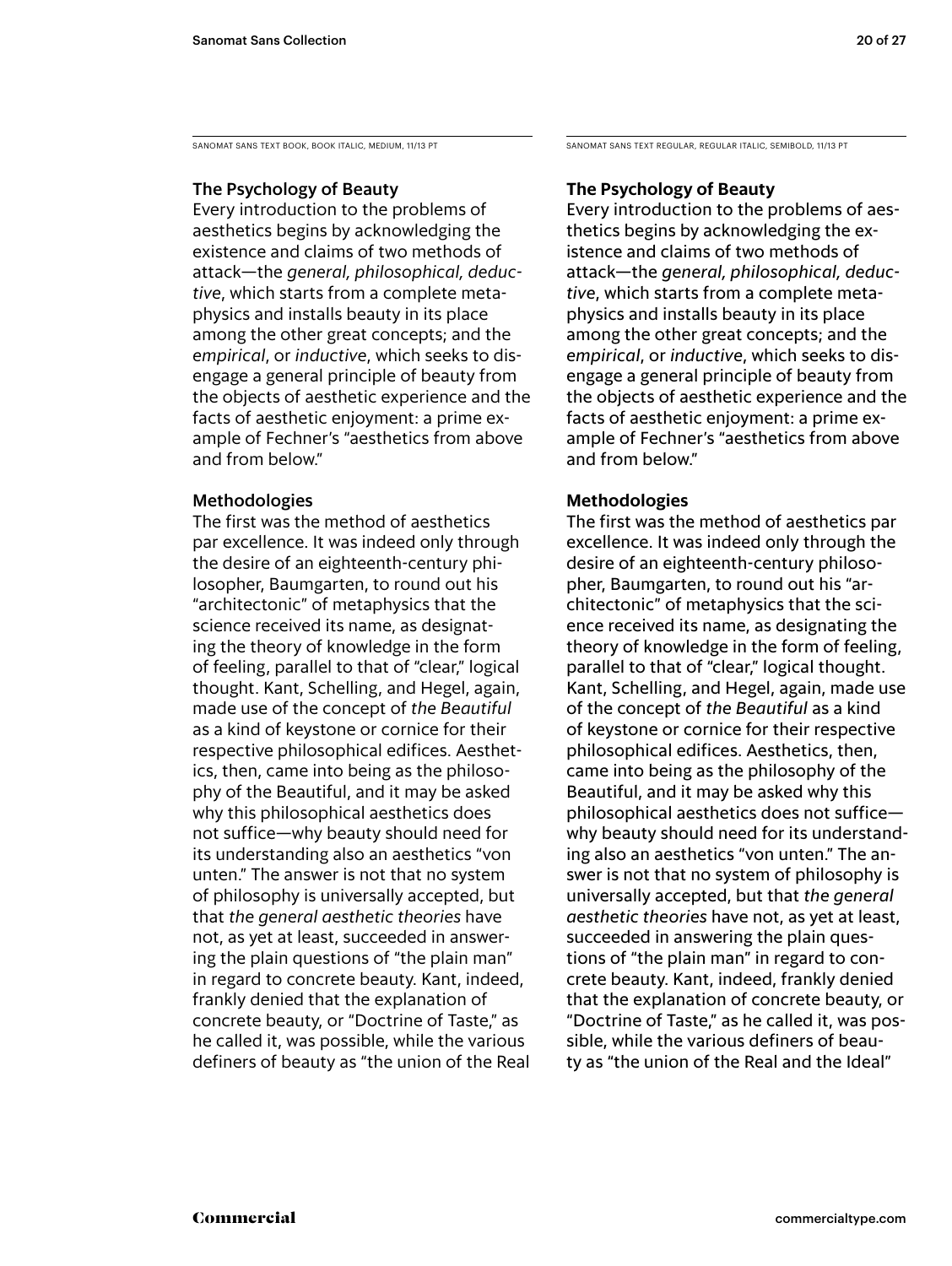Sanomat Sans Text Book, Book Italic, medium, 10/12 PT

#### The Psychology of Beauty

Every introduction to the problems of aesthetics begins by acknowledging the existence and claims of two methods of attack—the *general, philosophical, deductive*, which starts from a complete metaphysics and installs beauty in its place among the other great concepts; and the *empirical*, or *inductive*, which seeks to disengage a general principle of beauty from the objects of aesthetic experience and the facts of aesthetic enjoyment: a prime example of Fechner's "aesthetics from above and from below."

#### Methodologies

The first was the method of aesthetics par excellence. It was indeed only through the desire of an eighteenth-century philosopher, Baumgarten, to round out his "architectonic" of metaphysics that the science received its name, as designating the theory of knowledge in the form of feeling, parallel to that of "clear," logical thought. Kant, Schelling, and Hegel, again, made use of the concept of *the Beautiful* as a kind of keystone or cornice for their respective philosophical edifices. Aesthetics, then, came into being as the philosophy of the Beautiful, and it may be asked why this philosophical aesthetics does not suffice—why beauty should need for its understanding also an aesthetics "von unten." The answer is not that no system of philosophy is universally accepted, but that *the general aesthetic theories* have not, as yet at least, succeeded in answering the plain questions of "the plain man" in regard to concrete beauty. Kant, indeed, frankly denied that the explanation of concrete beauty, or "Doctrine of Taste," as he called it, was possible, while the various definers of beauty as "the union of the Real and the Ideal" "the expression of the Ideal to Sense," have done no more than he. No one of *these* aesthetic systems, in spite of volumes of so-called application of their principles to works of art, has been able to furnish a criterion of beauty. The criticism of the generations is summed up in the mild remark of Fechner, in his "Vorschule der Aesthetik," to the effect that the philosophical path leaves one in conceptions that, by reason

Sanomat Sans Text Regular, regular Italic, semiBOLD, 10/12 PT

#### **The Psychology of Beauty**

Every introduction to the problems of aesthetics begins by acknowledging the existence and claims of two methods of attack—the *general, philosophical, deductive*, which starts from a complete metaphysics and installs beauty in its place among the other great concepts; and the *empirical*, or *inductive*, which seeks to disengage a general principle of beauty from the objects of aesthetic experience and the facts of aesthetic enjoyment: a prime example of Fechner's "aesthetics from above and from below."

#### **Methodologies**

The first was the method of aesthetics par excellence. It was indeed only through the desire of an eighteenth-century philosopher, Baumgarten, to round out his "architectonic" of metaphysics that the science received its name, as designating the theory of knowledge in the form of feeling, parallel to that of "clear," logical thought. Kant, Schelling, and Hegel, again, made use of the concept of *the Beautiful* as a kind of keystone or cornice for their respective philosophical edifices. Aesthetics, then, came into being as the philosophy of the Beautiful, and it may be asked why this philosophical aesthetics does not suffice—why beauty should need for its understanding also an aesthetics "von unten." The answer is not that no system of philosophy is universally accepted, but that *the general aesthetic theories* have not, as yet at least, succeeded in answering the plain questions of "the plain man" in regard to concrete beauty. Kant, indeed, frankly denied that the explanation of concrete beauty, or "Doctrine of Taste," as he called it, was possible, while the various definers of beauty as "the union of the Real and the Ideal" "the expression of the Ideal to Sense," have done no more than he. No one of *these* aesthetic systems, in spite of volumes of so-called application of their principles to works of art, has been able to furnish a criterion of beauty. The criticism of the generations is summed up in the mild remark of Fechner, in his "Vorschule der Aesthetik," to the effect that the philosophical path leaves one in conceptions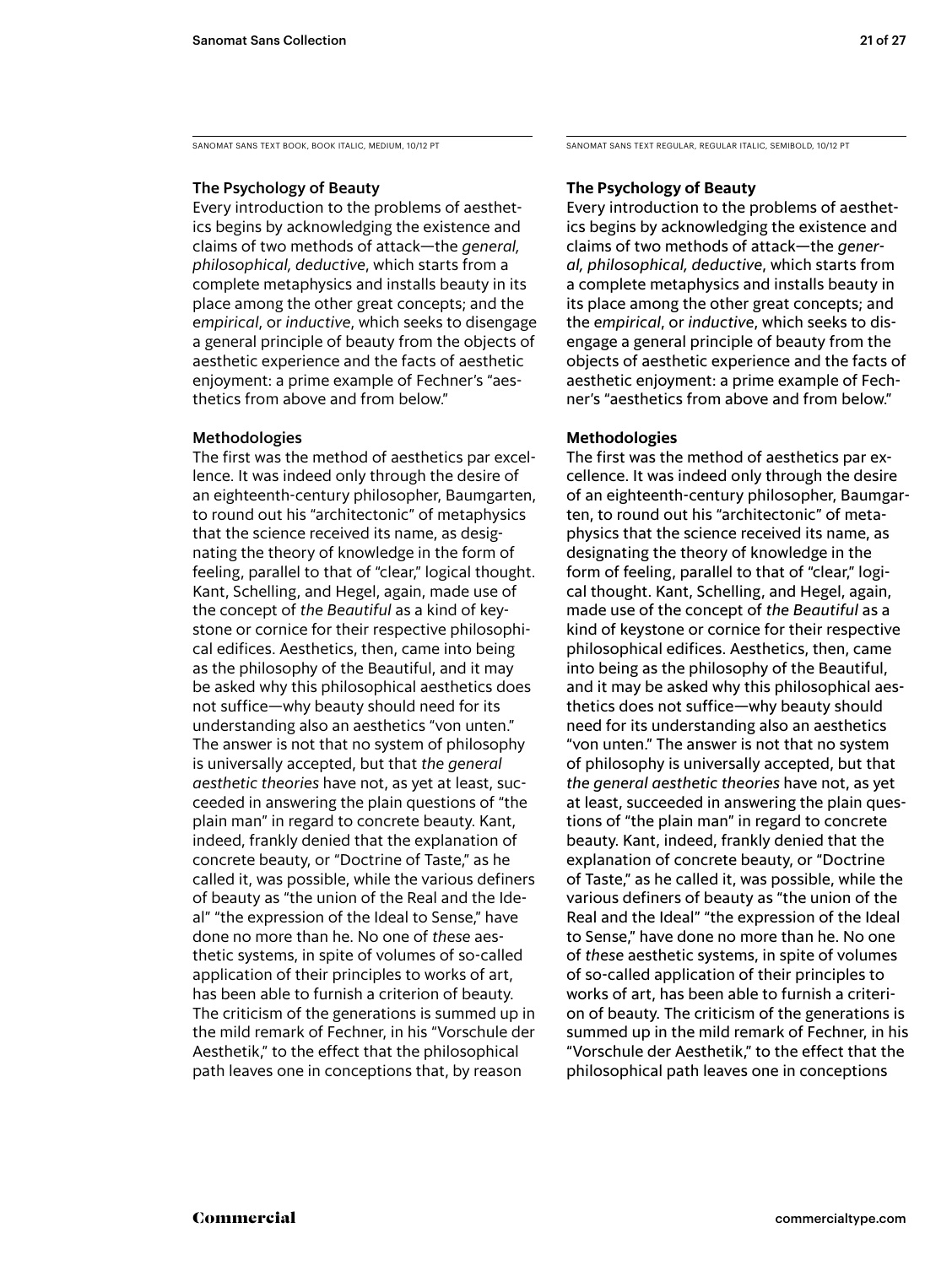Sanomat Sans Text Book, Book Italic, medium, 9/11 PT

#### The Psychology of Beauty

Every introduction to the problems of aesthetics begins by acknowledging the existence and claims of two methods of attack—the *general, philosophical, deductive*, which starts from a complete metaphysics and installs beauty in its place among the other great concepts; and the *empirical*, or *inductive*, which seeks to disengage a general principle of beauty from the objects of aesthetic experience and the facts of aesthetic enjoyment: a prime example of Fechner's "aesthetics from above and from below."

#### Methodologies

The first was the method of aesthetics par excellence. It was indeed only through the desire of an eighteenth-century philosopher, Baumgarten, to round out his "architectonic" of metaphysics that the science received its name, as designating the theory of knowledge in the form of feeling, parallel to that of "clear," logical thought. Kant, Schelling, and Hegel, again, made use of the concept of *the Beautiful* as a kind of keystone or cornice for their respective philosophical edifices. Aesthetics, then, came into being as the philosophy of the Beautiful, and it may be asked why this philosophical aesthetics does not suffice—why beauty should need for its understanding also an aesthetics "von unten."

#### The State of Criticism

The answer is not that no system of philosophy is universally accepted, but that *the general aesthetic theories* have not, as yet at least, succeeded in answering the plain questions of "the plain man" in regard to concrete beauty. Kant, indeed, frankly denied that the explanation of concrete beauty, or "Doctrine of Taste," as he called it, was possible, while the various definers of beauty as "the union of the Real and the Ideal" "the expression of the Ideal to Sense," have done no more than he. No one of *these* aesthetic systems, in spite of volumes of so-called application of their principles to works of art, has been able to furnish a criterion of beauty. The criticism of the generations is summed up in the mild remark of Fechner, in his "Vorschule der Aesthetik," to the effect that the philosophical path leaves one in conceptions that, by reason of their generality, *do not well fit* the particular cases. And so it was that empirical aesthetics arose, which does not seek to answer those plain questions as to the enjoyment of concrete beauty down to its simplest forms, to which philosophical aesthetics had been inadequate. But it is clear that

Sanomat Sans Text Regular, regular Italic, semiBOLD, 9/11 PT

#### **The Psychology of Beauty**

Every introduction to the problems of aesthetics begins by acknowledging the existence and claims of two methods of attack—the *general, philosophical, deductive*, which starts from a complete metaphysics and installs beauty in its place among the other great concepts; and the *empirical*, or *inductive*, which seeks to disengage a general principle of beauty from the objects of aesthetic experience and the facts of aesthetic enjoyment: a prime example of Fechner's "aesthetics from above and from below."

#### **Methodologies**

The first was the method of aesthetics par excellence. It was indeed only through the desire of an eighteenth-century philosopher, Baumgarten, to round out his "architectonic" of metaphysics that the science received its name, as designating the theory of knowledge in the form of feeling, parallel to that of "clear," logical thought. Kant, Schelling, and Hegel, again, made use of the concept of *the Beautiful* as a kind of keystone or cornice for their respective philosophical edifices. Aesthetics, then, came into being as the philosophy of the Beautiful, and it may be asked why this philosophical aesthetics does not suffice—why beauty should need for its understanding also an aesthetics "von unten."

#### **The State of Criticism**

The answer is not that no system of philosophy is universally accepted, but that *the general aesthetic theories* have not, as yet at least, succeeded in answering the plain questions of "the plain man" in regard to concrete beauty. Kant, indeed, frankly denied that the explanation of concrete beauty, or "Doctrine of Taste," as he called it, was possible, while the various definers of beauty as "the union of the Real and the Ideal" "the expression of the Ideal to Sense," have done no more than he. No one of *these* aesthetic systems, in spite of volumes of so-called application of their principles to works of art, has been able to furnish a criterion of beauty. The criticism of the generations is summed up in the mild remark of Fechner, in his "Vorschule der Aesthetik," to the effect that the philosophical path leaves one in conceptions that, by reason of their generality, *do not well fit* the particular cases. And so it was that empirical aesthetics arose, which does not seek to answer those plain questions as to the enjoyment of concrete beauty down to its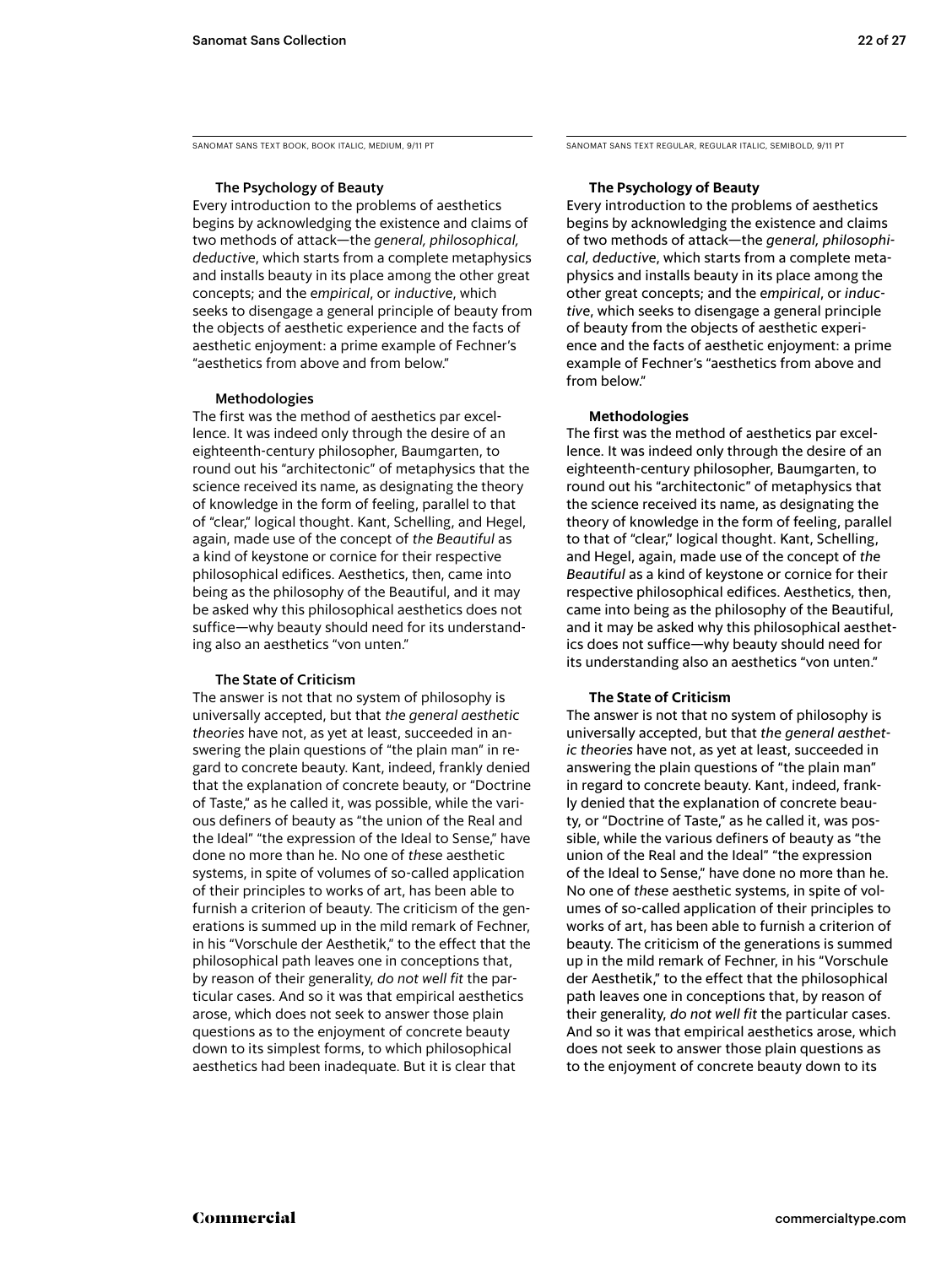Sanomat Sans Text regular, regular Italic, semibold, 9/11 PT

#### **The Psychology of Beauty**

Keeping with tradition, every introduction to the problems of aesthetics begins by acknowledging the existence and claims of two methods of attack the *general, philosophical, deductive*, which starts from a complete Metaphysics and installs beauty in its place among the other great concepts; and the *empirical*, or *inductive*, which seeks to disengage a general principle of beauty from the objects of aesthetic experience and the facts of aesthetic enjoyment. Quixotically this is a prime example of Fechner's "aesthetics from above and from below." Just as the first was the method of aesthetics par excellence, it was indeed only through the desire of an eighteenth-century philosopher, Baumgarten, to round out his "architectonic" of metaphysics that the science received its name, as designating the theory of knowledge in the form of feeling, parallel to that of "clear," logical thought. Kant, Schelling, and Hegel, again, made use of the concept of the Beautiful as a kind of keystone or cornice for their respective philosophical edifices. Aesthetics, then, came into being as the philosophy of the Beautiful, and it may be asked why this philosophical aesthet-

Sanomat Sans Text regular, regular Italic, semibold, 9/11 PT [ALTERNATE M g l]

#### **The Psychology of Beauty**

Keeping with tradition, every introduction to the problems of aesthetics begins by acknowledging the existence and claims of two methods of attack—the *general, philosophical, deductive*, which starts from a complete Metaphysics and installs beauty in its place among the other great concepts; and the *empirical*, or *inductive*, which seeks to disengage a general principle of beauty from the objects of aesthetic experience and the facts of aesthetic enjoyment. Quixotically this is a prime example of Fechner's "aesthetics from above and from below." Just as the first was the method of aesthetics par excellence, it was indeed only through the desire of an eighteenth-century philosopher, Baumgarten, to round out his "architectonic" of metaphysics that the science received its name, as designating the theory of knowledge in the form of feeling, parallel to that of "clear," logical thought. Kant, Schelling, and Hegel, again, made use of the concept of *the Beautiful* as a kind of keystone or cornice for their respective philosophical edifices. Aesthetics, then, came into being as the philosophy of the Beautiful, and it may be asked why this

Sanomat Sans Text regular Italic, semibold italic, 9/11 PT

#### *The Psychology of Beauty*

*Keeping with tradition, every introduction to the problems of aesthetics begins by acknowledging the existence and claims of two methods of attack—the general, philosophical, deductive, which starts from a complete Metaphysics and installs beauty in its place among the other great concepts; and the empirical, or inductive, which seeks to disengage a general principle of beauty from the objects of aesthetic experience and the facts of aesthetic enjoyment. Quixotically this is a prime example of Fechner's "aesthetics from above and from below." Just as the first was the method of aesthetics par excellence, it was indeed only through the desire of an eighteenth-century philosopher, Baumgarten, to round out his "architectonic" of metaphysics that the science received its name, as designating the theory of knowledge in the form of feeling, parallel to that of "clear," logical thought. Kant, Schelling, and Hegel, again, made use of the concept of the Beautiful as a kind of keystone or cornice for their respective philosophical edifices. Aesthetics, then, came into being as the philosophy of the Beautiful, and it may be asked why this philo-*

Sanomat Sans Text regular Italic, semibold italic, 9/11 PT [alternate M a d e f l u]

#### *The Psychology of Beauty*

*Keeping with tradition, every introduction to the problems of aesthetics begins by acknowledging the existence and claims of two methods of attack—the general, philosophical, deductive, which starts from a complete Metaphysics and installs beauty in its place among the other great concepts; and the empirical, or inductive, which seeks to disengage a general principle of beauty from the objects of aesthetic experience and the facts of aesthetic enjoyment. Quixotically this is a prime example of Fechner's "aesthetics from above and from below." Just as the first was the method of aesthetics par excellence, it was indeed only through the desire of an eighteenth-century philosopher, Baumgarten, to round out his "architectonic" of metaphysics that the science received its name, as designating the theory of knowledge in the form of feeling, parallel to that of "clear," logical thought. Kant, Schelling, and Hegel, again, made use of the concept of the Beautiful as a kind of keystone or cornice for their respective philosophical edifices. Aesthetics, then, came into being as the philosophy of the Beautiful, and it may be asked why this philo-*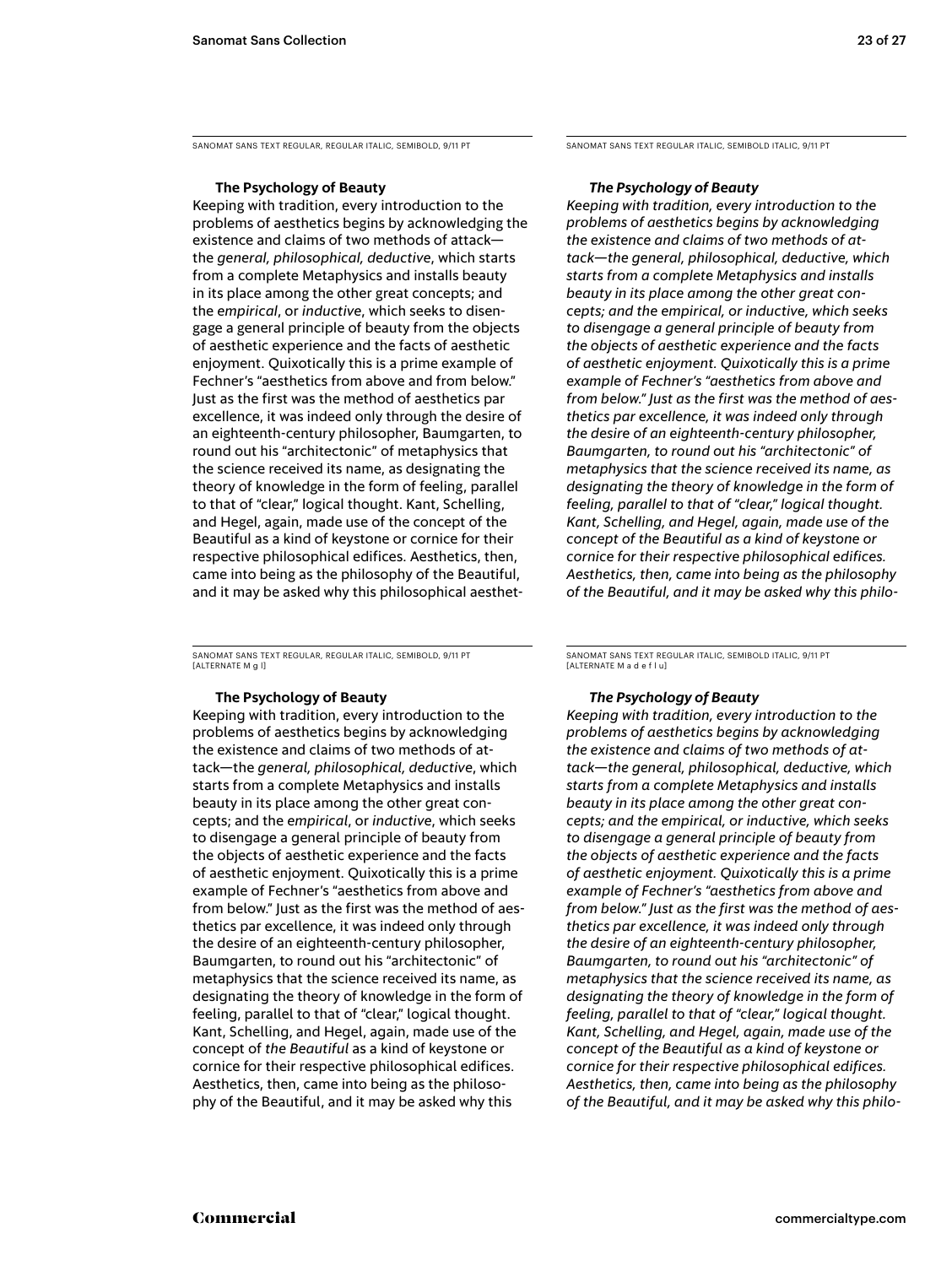Sanomat Sans Text regular, regular Italic, semibold, 9/11 PT

#### **The Psychology of Beauty**

Keeping with tradition, every introduction to the problems of aesthetics begins by acknowledging the existence and claims of two methods of attack the *general, philosophical, deductive*, which starts from a complete Metaphysics and installs beauty in its place among the other great concepts; and the *empirical*, or *inductive*, which seeks to disengage a general principle of beauty from the objects of aesthetic experience and the facts of aesthetic enjoyment. Quixotically this is a prime example of Fechner's "aesthetics from above and from below." Just as the first was the method of aesthetics par excellence, it was indeed only through the desire of an eighteenth-century philosopher, Baumgarten, to round out his "architectonic" of metaphysics that the science received its name, as designating the theory of knowledge in the form of feeling, parallel to that of "clear," logical thought. Kant, Schelling, and Hegel, again, made use of the concept of the Beautiful as a kind of keystone or cornice for their respective philosophical edifices. Aesthetics, then, came into being as the philosophy of the Beautiful, and it may be asked why this philosophical aesthet-

Sanomat Sans Text regular, regular Italic, semibold, 9/11 PT [alternate J k q k y]

#### **The Psychology of Beauty**

Keeping with tradition, every introduction to the problems of aesthetics begins by acknowledging the existence and claims of two methods of attack the *general, philosophical, deductive*, which starts from a complete Metaphysics and installs beauty in its place among the other great concepts; and the *empirical*, or *inductive*, which seeks to disengage a general principle of beauty from the objects of aesthetic experience and the facts of aesthetic enjoyment. Quixotically this is a prime example of Fechner's "aesthetics from above and from below." Just as the first was the method of aesthetics par excellence, it was indeed only through the desire of an eighteenth-century philosopher, Baumgarten, to round out his "architectonic" of metaphysics that the science received its name, as designating the theory of knowledge in the form of feeling, parallel to that of "clear," logical thought. Kant, Schelling, and Hegel, again, made use of the concept of *the Beautiful* as a kind of keystone or cornice for their respective philosophical edifices. Aesthetics, then, came into being as the philosophy of the Beautiful, and it may be asked why this philosophical aesthetSanomat Sans Text regular Italic, semibold italic, 9/11 PT

#### *The Psychology of Beauty*

*Keeping with tradition, every introduction to the problems of aesthetics begins by acknowledging the existence and claims of two methods of attack—the general, philosophical, deductive, which starts from a complete Metaphysics and installs beauty in its place among the other great concepts; and the empirical, or inductive, which seeks to disengage a general principle of beauty from the objects of aesthetic experience and the facts of aesthetic enjoyment. Quixotically this is a prime example of Fechner's "aesthetics from above and from below." Just as the first was the method of aesthetics par excellence, it was indeed only through the desire of an eighteenth-century philosopher, Baumgarten, to round out his "architectonic" of metaphysics that the science received its name, as designating the theory of knowledge in the form of feeling, parallel to that of "clear," logical thought. Kant, Schelling, and Hegel, again, made use of the concept of the Beautiful as a kind of keystone or cornice for their respective philosophical edifices. Aesthetics, then, came into being as the philosophy of the Beautiful, and it may be asked why this philo-*

Sanomat Sans Text regular Italic, semibold italic, 9/11 PT [alternate j k q a k y]

#### *The Psychology of Beauty*

*Keeping with tradition, every introduction to the problems of aesthetics begins by acknowledging the existence and claims of two methods of attack—the general, philosophical, deductive, which starts from a complete Metaphysics and installs beauty in its place among the other great concepts; and the empirical, or inductive, which seeks to disengage a general principle of beauty from the objects of aesthetic experience and the facts of aesthetic enjoyment. Quixotically this is a prime example of Fechner's "aesthetics from above and from below." Just as the first was the method of aesthetics par excellence, it was indeed only through the desire of an eighteenth-century philosopher, Baumgarten, to round out his "architectonic" of metaphysics that the science received its name, as designating the theory of knowledge in the form of feeling, parallel to that of "clear," logical thought. Kant, Schelling, and Hegel, again, made use of the concept of the Beautiful as a kind of keystone or cornice for their respective philosophical edifices. Aesthetics, then, came into being as the philosophy of the Beautiful, and it may be asked why this philosophical aesthetics does not*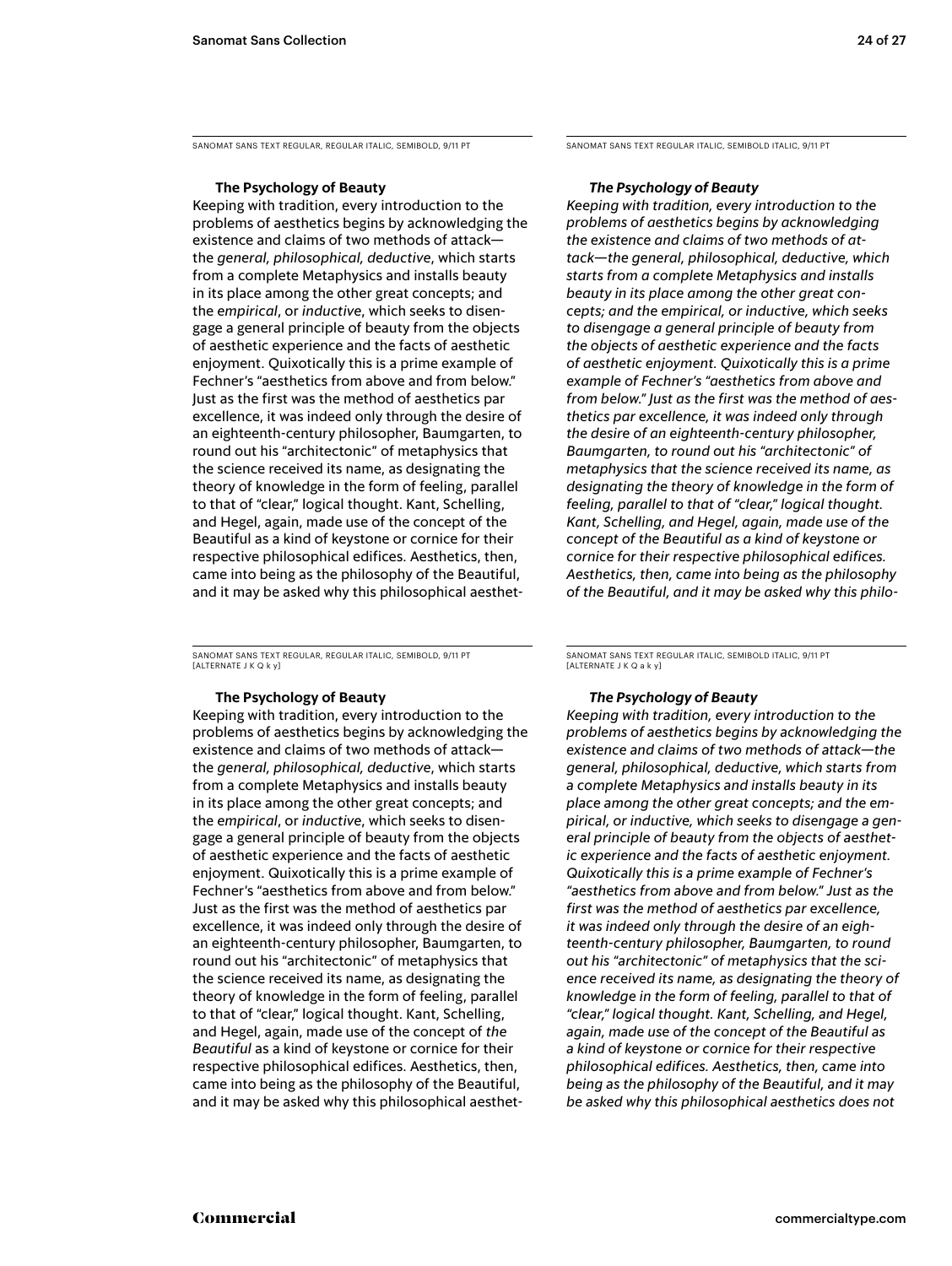Sanomat Sans Text Book, Book Italic, medium, 8/10 PT

#### The Psychology of Beauty

Every introduction to the problems of aesthetics begins by acknowledging the existence and claims of two methods of attack—the *general, philosophical, deductive*, which starts from a complete metaphysics and installs beauty in its place among the other great concepts; and the *empirical*, or *inductive*, which seeks to disengage a general principle of beauty from the objects of aesthetic experience and the facts of aesthetic enjoyment: a prime example of Fechner's "aesthetics from above and from below."

#### Methodologies

The first was the method of aesthetics par excellence. It was indeed only through the desire of an eighteenthcentury philosopher, Baumgarten, to round out his "architectonic" of metaphysics that the science received its name, as designating the theory of knowledge in the form of feeling, parallel to that of "clear," logical thought. Kant, Schelling, and Hegel, again, made use of the concept of *the Beautiful* as a kind of keystone or cornice for their respective philosophical edifices. Aesthetics, then, came into being as the philosophy of the Beautiful, and it may be asked why this philosophical aesthetics does not suffice—why beauty should need for its understanding also an aesthetics "von unten."

#### The State of Criticism

The answer is not that no system of philosophy is universally accepted, but that *the general aesthetic theories* have not, as yet at least, succeeded in answering the plain questions of "the plain man" in regard to concrete beauty. Kant, indeed, frankly denied that the explanation of concrete beauty, or "Doctrine of Taste," as he called it, was possible, while the various definers of beauty as "the union of the Real and the Ideal" "the expression of the Ideal to Sense," have done no more than he. No one of *these* aesthetic systems, in spite of volumes of so-called application of their principles to works of art, has been able to furnish a criterion of beauty. The criticism of the generations is summed up in the mild remark of Fechner, in his "Vorschule der Aesthetik," to the effect that the philosophical path leaves one in conceptions that, by reason of their generality, *do not well fit* the particular cases. And so it was that empirical aesthetics arose, which does not seek to answer those plain questions as to the enjoyment of concrete beauty down to its simplest forms, to which philosophical aesthetics had been inadequate. But it is clear that neither has empirical aesthetics said the last word concerning beauty. Criticism is still in a chaotic state that would be impossible if aesthetic theory were firmly grounded. This situation appears to me to be due to the inherent inadequacy and inconclusiveness of empirical aesthetics when it stands alone; the grounds of this inadequacy I shall seek to establish in the following. Granting that the aim of every aesthetics is to

Sanomat Sans Text Regular, regular Italic, semiBOLD, 8/10 PT

#### **The Psychology of Beauty**

Every introduction to the problems of aesthetics begins by acknowledging the existence and claims of two methods of attack—the *general, philosophical, deductive*, which starts from a complete metaphysics and installs beauty in its place among the other great concepts; and the *empirical*, or *inductive*, which seeks to disengage a general principle of beauty from the objects of aesthetic experience and the facts of aesthetic enjoyment: a prime example of Fechner's "aesthetics from above and from below."

#### **Methodologies**

The first was the method of aesthetics par excellence. It was indeed only through the desire of an eighteenth-century philosopher, Baumgarten, to round out his "architectonic" of metaphysics that the science received its name, as designating the theory of knowledge in the form of feeling, parallel to that of "clear," logical thought. Kant, Schelling, and Hegel, again, made use of the concept of *the Beautiful* as a kind of keystone or cornice for their respective philosophical edifices. Aesthetics, then, came into being as the philosophy of the Beautiful, and it may be asked why this philosophical aesthetics does not suffice why beauty should need for its understanding also an aesthetics "von unten."

#### **The State of Criticism**

The answer is not that no system of philosophy is universally accepted, but that *the general aesthetic theories* have not, as yet at least, succeeded in answering the plain questions of "the plain man" in regard to concrete beauty. Kant, indeed, frankly denied that the explanation of concrete beauty, or "Doctrine of Taste," as he called it, was possible, while the various definers of beauty as "the union of the Real and the Ideal" "the expression of the Ideal to Sense," have done no more than he. No one of *these* aesthetic systems, in spite of volumes of so-called application of their principles to works of art, has been able to furnish a criterion of beauty. The criticism of the generations is summed up in the mild remark of Fechner, in his "Vorschule der Aesthetik," to the effect that the philosophical path leaves one in conceptions that, by reason of their generality, *do not well fit* the particular cases. And so it was that empirical aesthetics arose, which does not seek to answer those plain questions as to the enjoyment of concrete beauty down to its simplest forms, to which philosophical aesthetics had been inadequate. But it is clear that neither has empirical aesthetics said the last word concerning beauty. Criticism is still in a chaotic state that would be impossible if aesthetic theory were firmly grounded. This situation appears to me to be due to the inherent inadequacy and inconclusiveness of empirical aesthetics when it stands alone; the grounds of this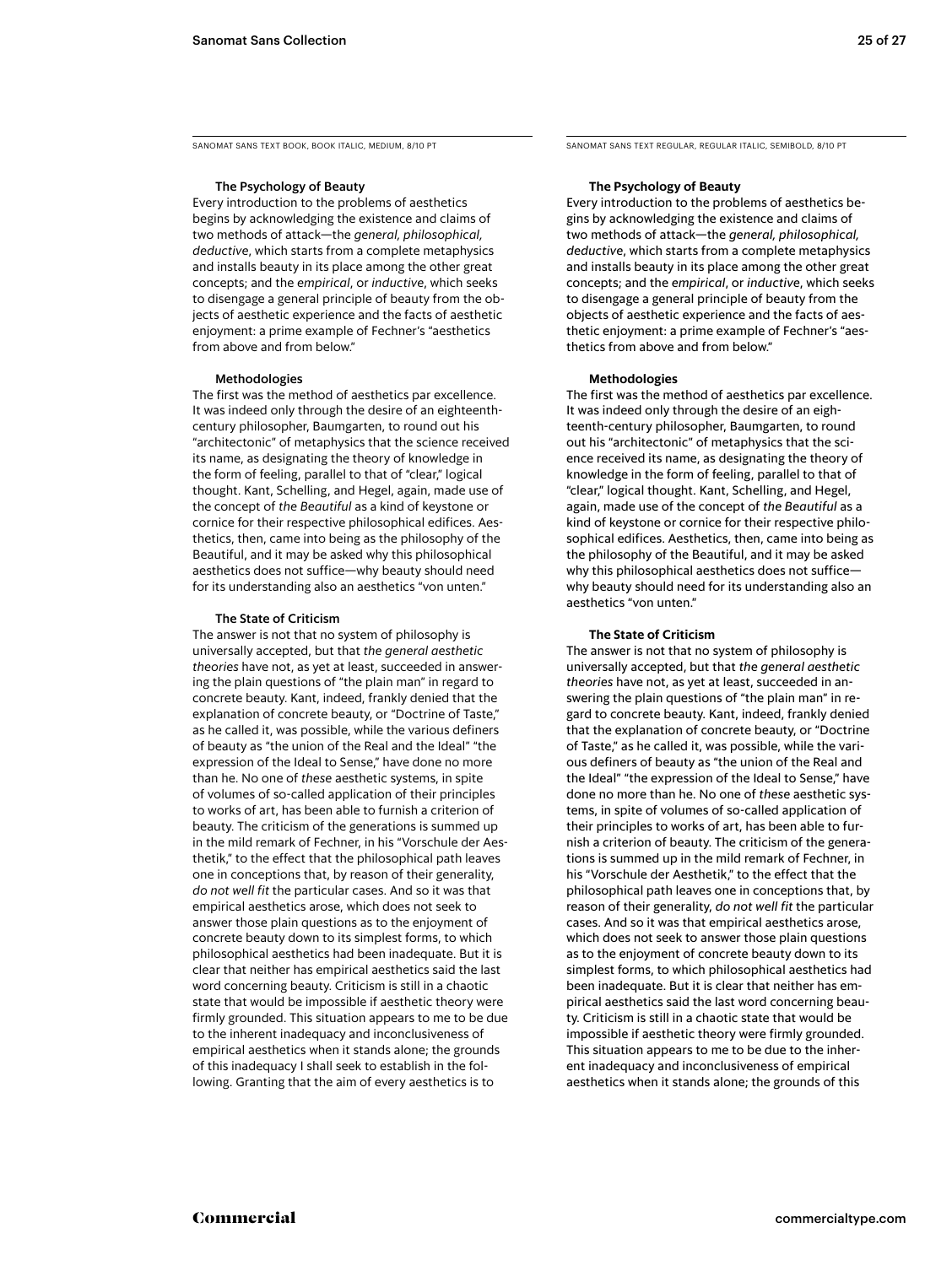#### Sanomat Sans Text Regular, Regular italic, 7/9 PT

Every introduction to the problems of aesthetics begins by acknowledging the existence and claims of two methods of attack—the *general, philosophical, deductive*, which starts from a complete metaphysics and installs beauty in its place among the other great concepts; and the *empirical*, or *inductive*, which seeks to disengage a general principle of beauty from the objects of aesthetic experience and the facts of aesthetic enjoyment: a prime example of Fechner's "aesthetics from above and from below." The first was the method of aesthetics par excellence. It was indeed only through the desire of an eighteenth-century philosopher, Baumgarten, to round out his "architectonic" of metaphysics that the science received its name, as designating the theory of knowledge in the form of feeling, parallel to that of "clear," logical thought. Kant, Schelling, and Hegel, again, made use of the concept of *the Beautiful* as a kind of keystone or cornice for their respective philosophical edifices. Aesthetics, then, came into being as the philosophy of the Beautiful, and it may be asked why this philosophical aesthetics does not suffice—why beauty should need for its understanding also an

SANOMAT SANS TEXT REGULAR Regular italic, 6/8 PT [+4 tracking]

Every introduction to the problems of aesthetics begins by acknowledging the existence and claims of two methods of attack—the *general, philosophical, deductive*, which starts from a complete metaphysics and installs beauty in its place among the other great concepts; and the *empirical*, or *inductive*, which seeks to disengage a general principle of beauty from the objects of aesthetic experience and the facts of aesthetic enjoyment: a prime example of Fechner's "aesthetics from above and from below." The first was the method of aesthetics par excellence. It was indeed only through the desire of an eighteenth-century philosopher, Baumgarten, to round out his "architectonic" of metaphysics that the science received its name, as designating the theory of knowledge in the form of feeling, parallel to that of "clear," logical thought. Kant, Schelling, and Hegel, again, made use of the concept of *the Beautiful* as a kind of keystone or cornice for their respective philosophical edifices. Aesthetics, then, came into being as the philosophy of the Beautiful, and it may be asked why this philosophical aesthetics does not suffice—why beauty should need for its understanding also an aesthetics "von unten." The answer is not that no system of philosophy is universally accepted, but that *the general aesthetic theories*  have not, as yet at least, succeeded in answering the plain questions of "the plain man" in regard to concrete beauty. Kant, indeed, frankly denied that the explanation of concrete beauty, or "Doctrine of Taste," as he called it, was

#### Sanomat Sans Text medium, medium italic, 7/9 PT

Every introduction to the problems of aesthetics begins by acknowledging the existence and claims of two methods of attack—the *general, philosophical, deductive*, which starts from a complete metaphysics and installs beauty in its place among the other great concepts; and the *empirical*, or *inductive*, which seeks to disengage a general principle of beauty from the objects of aesthetic experience and the facts of aesthetic enjoyment: a prime example of Fechner's "aesthetics from above and from below." The first was the method of aesthetics par excellence. It was indeed only through the desire of an eighteenth-century philosopher, Baumgarten, to round out his "architectonic" of metaphysics that the science received its name, as designating the theory of knowledge in the form of feeling, parallel to that of "clear," logical thought. Kant, Schelling, and Hegel, again, made use of the concept of *the Beautiful* as a kind of keystone or cornice for their respective philosophical edifices. Aesthetics, then, came into being as the philosophy of the Beautiful, and it may be asked why this philosophical aesthetics does not suffice—why beauty should need for its understanding also an

Sanomat Sans Text medium, medium italic, 6/8 PT [+4 tracking]

Every introduction to the problems of aesthetics begins by acknowledging the existence and claims of two methods of attack the *general, philosophical, deductive*, which starts from a complete metaphysics and installs beauty in its place among the other great concepts; and the *empirical*, or *inductive*, which seeks to disengage a general principle of beauty from the objects of aesthetic experience and the facts of aesthetic enjoyment: a prime example of Fechner's "aesthetics from above and from below." The first was the method of aesthetics par excellence. It was indeed only through the desire of an eighteenth-century philosopher, Baumgarten, to round out his "architectonic" of metaphysics that the science received its name, as designating the theory of knowledge in the form of feeling, parallel to that of "clear," logical thought. Kant, Schelling, and Hegel, again, made use of the concept of *the Beautiful* as a kind of keystone or cornice for their respective philosophical edifices. Aesthetics, then, came into being as the philosophy of the Beautiful, and it may be asked why this philosophical aesthetics does not suffice why beauty should need for its understanding also an aesthetics "von unten." The answer is not that no system of philosophy is universally accepted, but that *the general aesthetic theories* have not, as yet at least, succeeded in answering the plain questions of "the plain man" in regard to concrete beauty. Kant, indeed, frankly denied that the explanation of

#### Sanomat Sans Text semibold, semibold italic, 7/9 PT

**Every introduction to the problems of aesthetics begins by acknowledging the existence and claims of two methods of attack—the** *general, philosophical, deductive***, which starts from a complete metaphysics and installs beauty in its place among the other great concepts; and the** *empirical***, or** *inductive***, which seeks to disengage a general principle of beauty from the objects of aesthetic experience and the facts of aesthetic enjoyment: a prime example of Fechner's "aesthetics from above and from below." The first was the method of aesthetics par excellence. It was indeed only through the desire of an eighteenth-century philosopher, Baumgarten, to round out his "architectonic" of metaphysics that the science received its name, as designating the theory of knowledge in the form of feeling, parallel to that of "clear," logical thought. Kant, Schelling, and Hegel, again, made use of the concept of** *the Beautiful* **as a kind of keystone or cornice for their respective philosophical edifices. Aesthetics, then, came into being as the philosophy of the Beautiful, and it may be asked why this philosophical aesthetics does not suffice—why beauty should need for its understand-**

SANOMAT SANS TEXT SEMIBOLD. SEMIBOLD ITALIC, 6/8 PT [+4 TRACKING]

**Every introduction to the problems of aesthetics begins by acknowledging the existence and claims of two methods of attack the** *general, philosophical, deductive***, which starts from a complete metaphysics and installs beauty in its place among the other great concepts; and the** *empirical***, or** *inductive***, which seeks to disengage a general principle of beauty from the objects of aesthetic experience and the facts of aesthetic enjoyment: a prime example of Fechner's "aesthetics from above and from below." The first was the method of aesthetics par excellence. It was indeed only through the desire of an eighteenth-century philosopher, Baumgarten, to round out his "architectonic" of metaphysics that the science received its name, as designating the theory of knowledge in the form of feeling, parallel to that of "clear," logical thought. Kant, Schelling, and Hegel, again, made use of the concept of** *the Beautiful* **as a kind of keystone or cornice for their respective philosophical edifices. Aesthetics, then, came into being as the philosophy of the Beautiful, and it may be asked why this philosophical aesthetics does not suffice why beauty should need for its understanding also an aesthetics "von unten." The answer is not that no system of philosophy is universally accepted, but that** *the general aesthetic theories* **have not, as yet at least, succeeded in answering the plain questions of "the plain man" in regard to concrete beauty. Kant, indeed, frankly denied that the explanation of**